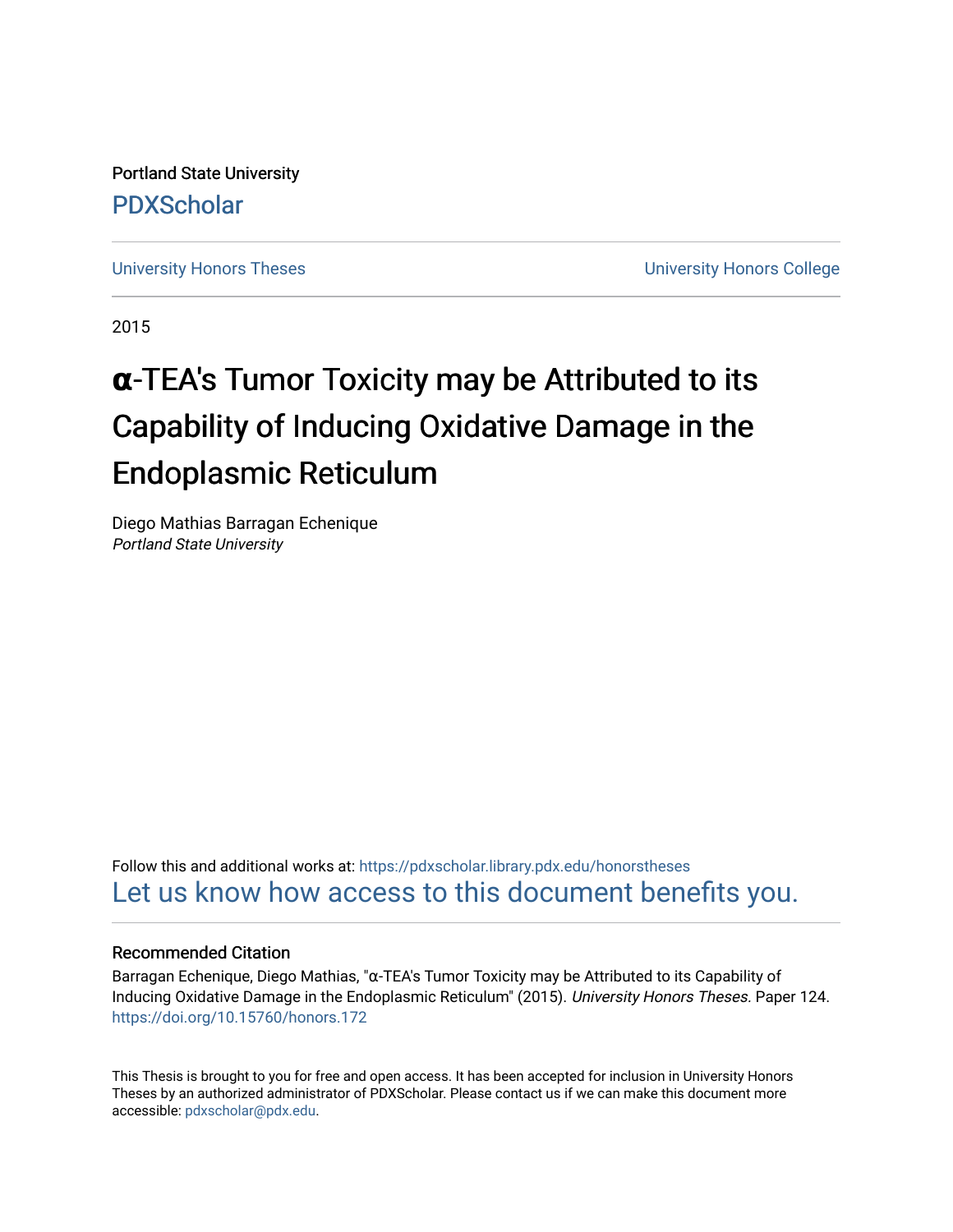# **α-TEA's Tumor Toxicity may be Attributed to its Capability of Inducing Oxidative Damage in the Endoplasmic Reticulum**

by

Diego Mathias Barragan Echenique

An undergraduate honors thesis submitted in partial fulfillment of the

requirements for the degree of

Bachelor of Science

in

University Honors

and

Biology 

Thesis Adviser

William L. Redmond, PhD

Portland State University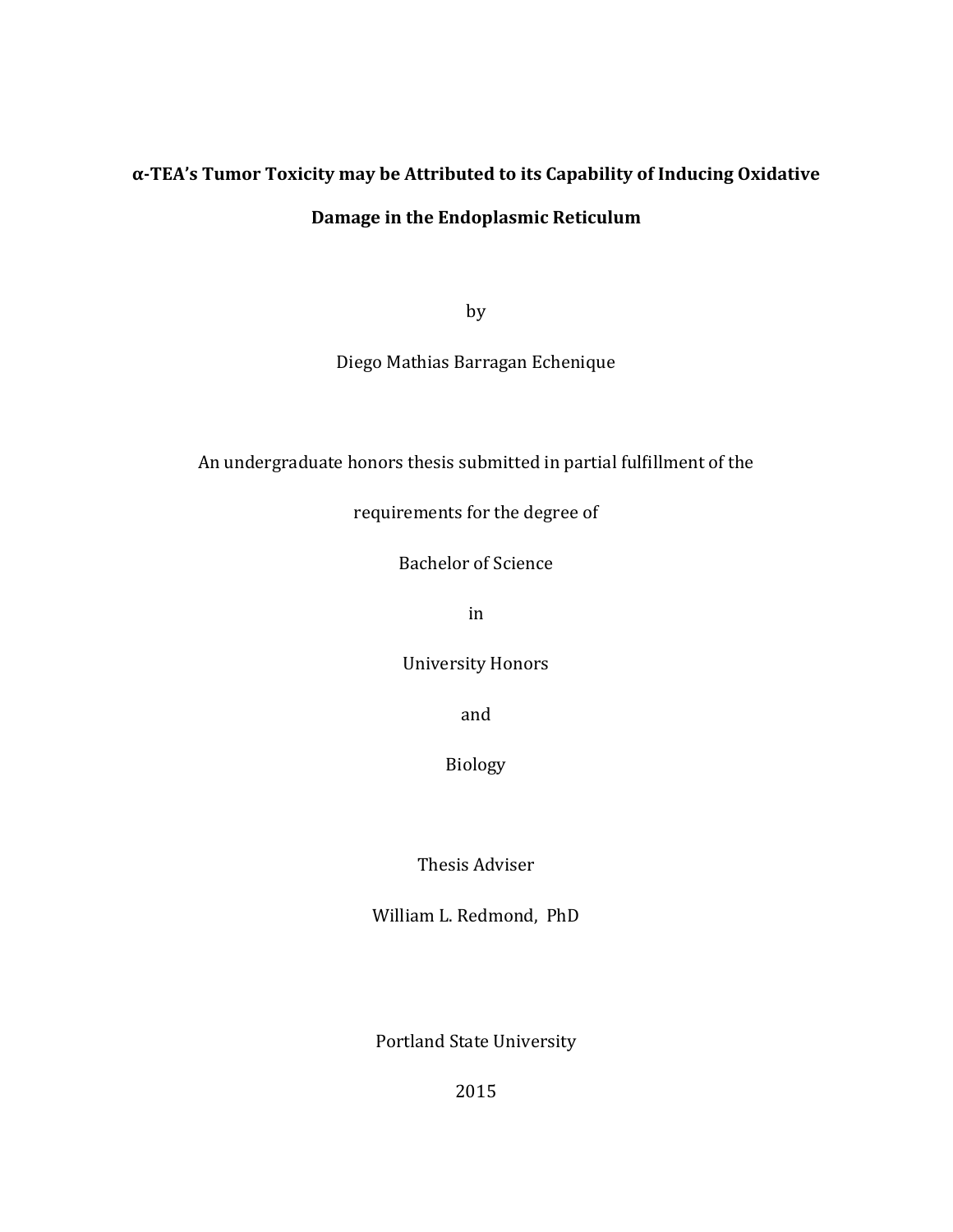#### **Abstract**

 $\alpha$ -tocopherol ether linked acetic acid ( $\alpha$ -TEA) is a Vitamin E derivative with antineoplastic and anti-metastatic properties, tumor specificity, and immunogenic characteristics. The compound is structurally similar to vitamin E, however a key difference is that it doesn't retain any antioxidant properties. Interestingly, orally administered  $\alpha$ -TEA appears to stimulate anti-tumor immunity, which, along with its anti-metastatic and antineoplastic properties, makes the molecule's mechanism of action worth investigating. Due to the loss of its anti-oxidative properties, the production of reactive oxygen species (ROS) and the cell viability of murine and human cancer cells treated with  $\alpha$ -TEA, was analyzed over time. To determine the role that ROS play in inducing cell death, tumor cells were treated with  $\alpha$ -TEA in the presence of reduced L-Glutathione  $(GSH)$ , or the soluble form of vitamin E (TPGS;  $D-\alpha$ -tocopheryl polyethylene glycol succinate). We also assessed the mechanism by which  $\alpha$ -TEA affected cell death by screening for the expression of Major Histocompatibility Complex (MHC) Class I and II and the non classical MHC protein CD1d, as well as that of cell surface markers associated with immunogenic cell death (ICD), such as calreticulin. Surprisingly, our data revealed that  $\alpha$ -TEA treatment induced ROS, but that cell death was only reduced when utilizing TPGS as an antioxidant, and not when GHS was present. Further analysis revealed that  $\alpha$ -TEA doesn't induce ICD in all tumor cells, but may do so in certain cell lines. Overall, our findings support the hypothesis that  $\alpha$ -TEA induces apoptosis in cancer cells through ROS build up, and that when this pathway is blocked, these ROS will initiate death through the formation of the Mitochondrial Permeability Transition Pore (MPTP), or damage to the rough Endoplasmic Reticulum.

ii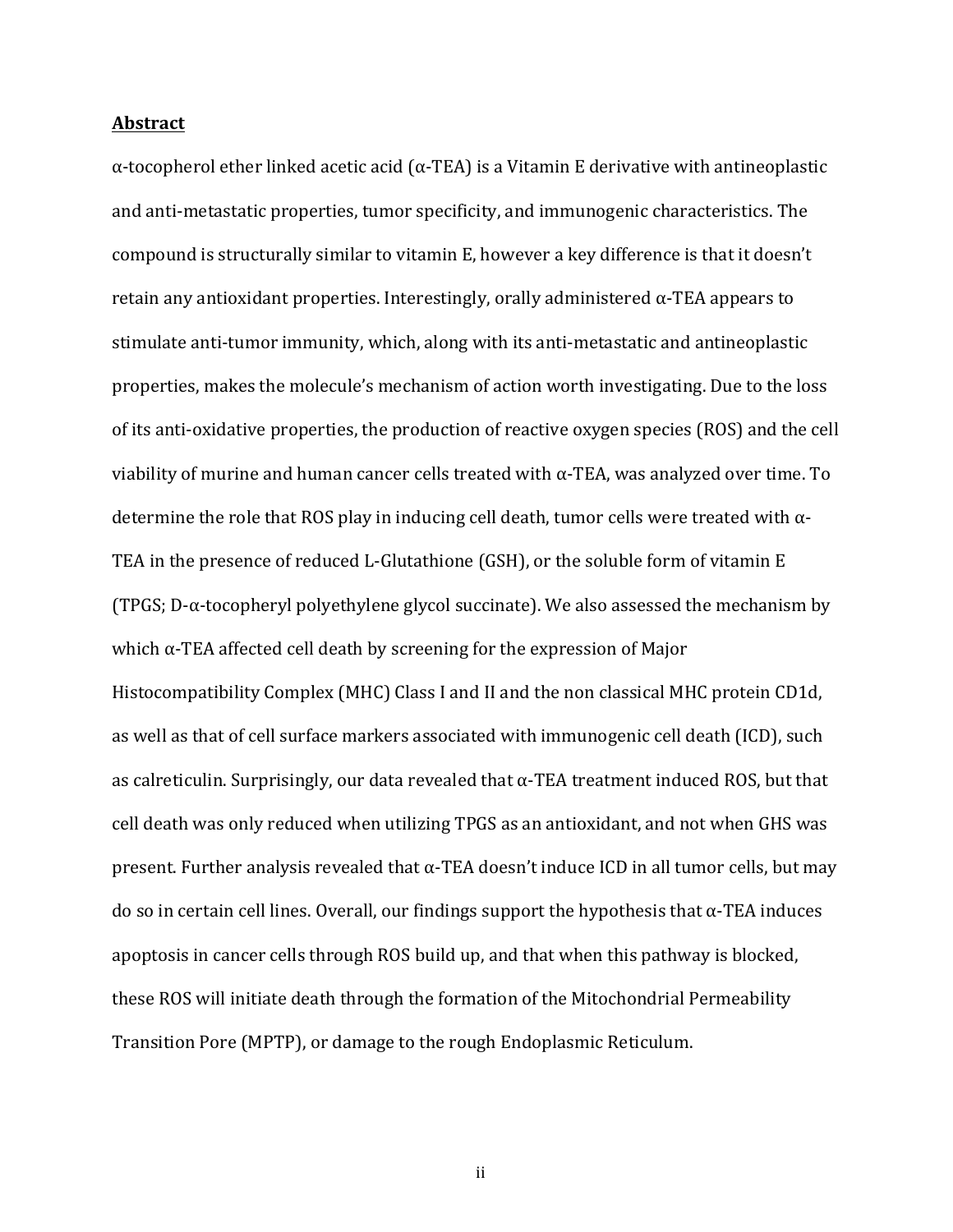| <b>Abstract</b>                                                                             | ii             |
|---------------------------------------------------------------------------------------------|----------------|
| <b>List of Figures</b>                                                                      | V              |
| <b>Introduction</b>                                                                         | 1              |
| $\alpha$ -TEA's Mechanism of Action; the Current Models                                     | $\overline{2}$ |
| ROS-induced Cell Death as $\alpha$ -TEA's Mechanism of Action                               | $\overline{2}$ |
| $\alpha$ -TEA and immunogenicity                                                            | 4              |
| <b>Materials and Methods</b>                                                                | 6              |
| Cell Culture                                                                                | 6              |
| Assessing $\alpha$ -TEA's reactive oxygen species production                                | 7              |
| Assessing the Role of ROS in $\alpha$ -TEA Induced Cell Death                               | 7              |
| Expression of Immunogenic Cell Death Indicator                                              | 8              |
| Evaluating the STING Pathway                                                                | 8              |
| <b>Results</b>                                                                              | 10             |
| α-TEA increases Reactive Oxygen Species Levels to Different Degrees in Different Cell Lines | 10             |
| ROS Induction and Cell Death in $\alpha$ -TEA Treated Cells                                 | 14             |
| Immunogenicity of $\alpha$ -TEA                                                             | 15             |
| <b>Discussion</b>                                                                           | 17             |
| Dose Dependent Killing Mechanism                                                            | 17             |
| Cell Line Dependency May be Related to $\alpha$ -TEA's Location in the Cells                | 18             |
| Death reduction by TPGS but not by GHS Reveals a-TEA's Location of Action                   | 18             |
| a-TEA's Tumor Specificity in Relation to its Structure and the Production of ROS            | 20             |
| α-TEA's Capabilities of Inducing Immunogenic Cell Death                                     | 20             |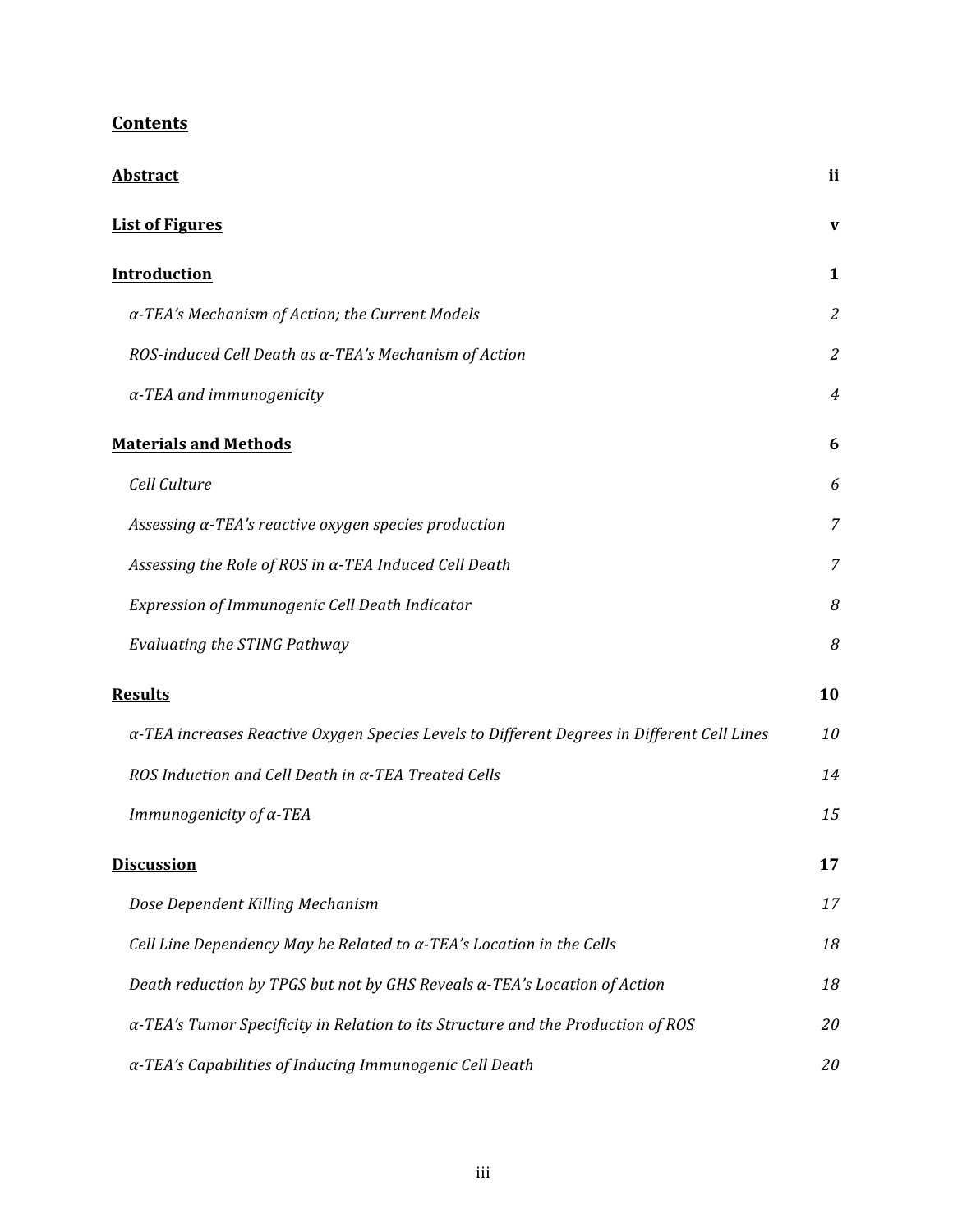# **Acknowledgements 22**

### **References 22**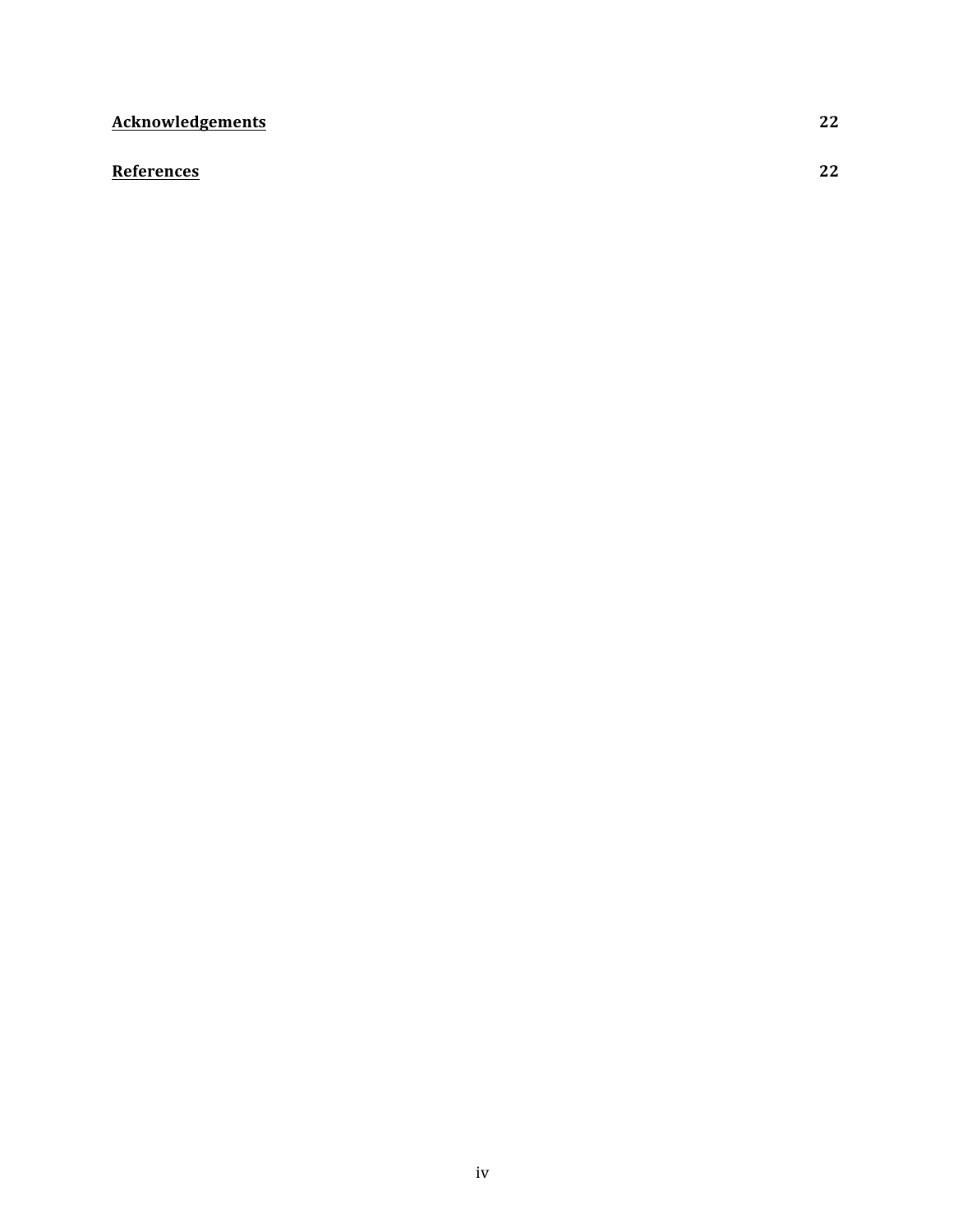# **List of Figures**

| <b>Figure 1</b> | 12 |
|-----------------|----|
| <b>Figure 2</b> | 14 |
| <b>Figure 3</b> | 18 |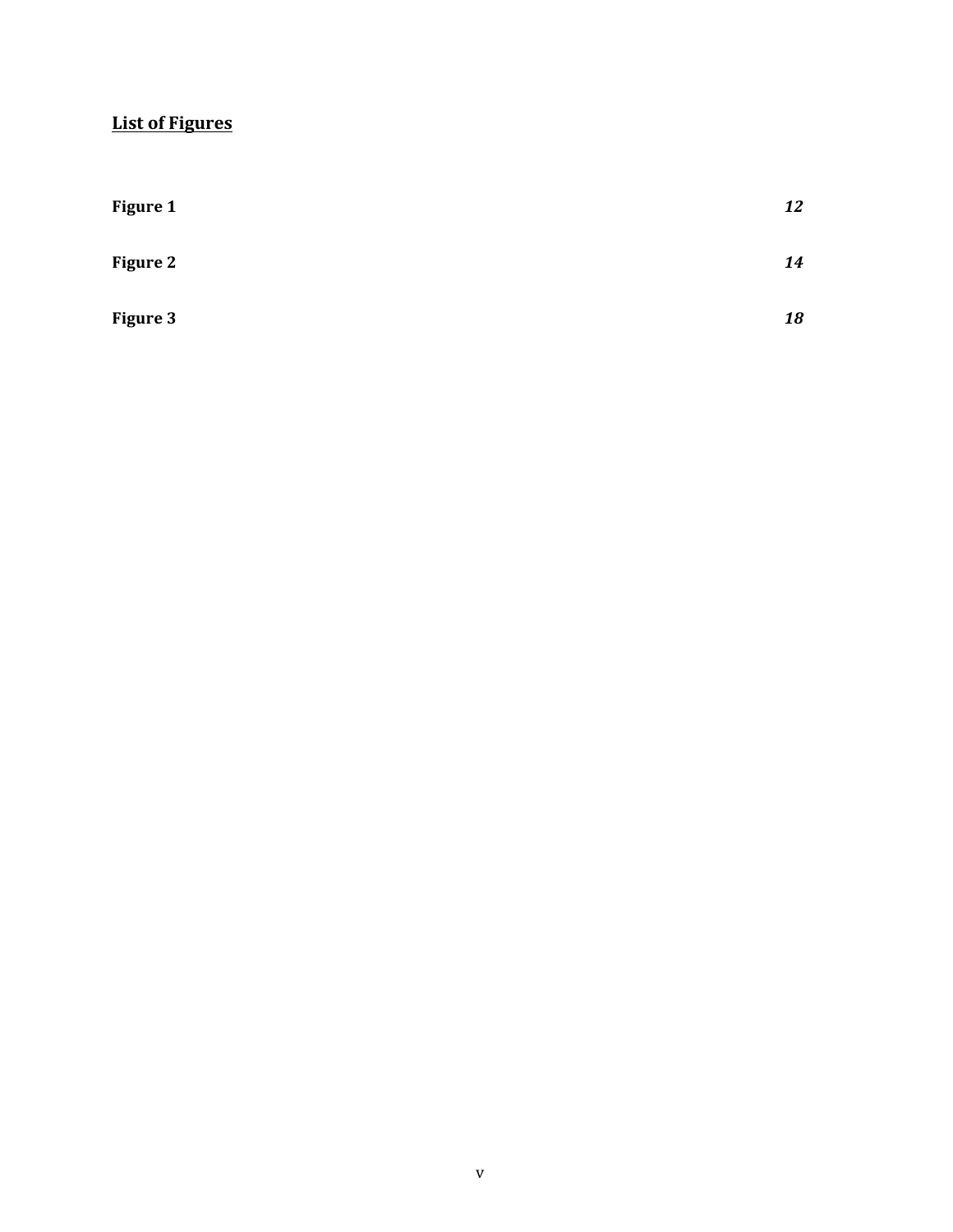#### **Introduction**

Breast cancer is the most common cancer among women worldwide. Within the United States alone, it is estimated that this type of cancer is diagnosed in over 200,000 women each year of whom 40,000 will eventually succumb to the disease. Several different strategies have been explored as a means to either treat or prevent breast cancer, and there has been speculation about the supplementation of antioxidants as a possible prevention and treatment strategies for this and other types of cancers<sup>1</sup>.

Antioxidants are a plausible alternative to conventional cancer treatment because they reduce the amount of reactive oxygen species (ROS) within cells. ROS are very reactive chemical compounds with the ability to damage cell machinery and genetic material, thus potentially inducing mutations that can convert regular cells into cancerous cells <sup>2</sup>. Vitamin E  $(\alpha$ -tocopherol) was identified as a supplement with cancer prevention potential, for its anti-oxidative role in cell membranes. Consequently Vitamin E and several synthesized analogs have been tested for their efficacy to treat or prevent cancer<sup>3</sup>.

Surprisingly, two large studies revealed that vitamin E supplementation did not reduce the probability of developing cancer. Contrary to what was hypothesized, a study looking at the occurrence of prostate cancer in males with or without vitamin  $E$ supplementation found that a high dose of vitamin E supplementation actually *increased* the probability of developing prostate cancer  $-$  a finding that led to the premature termination of the study. Interestingly, a separate set of studies found that some vitamin E derivatives did possess anti-tumor properties<sup>3,4</sup>. Alpha tocopherol ether linked acetic acid  $(\alpha$ -TEA) is one of those derivatives, and oral administration of this analogue has been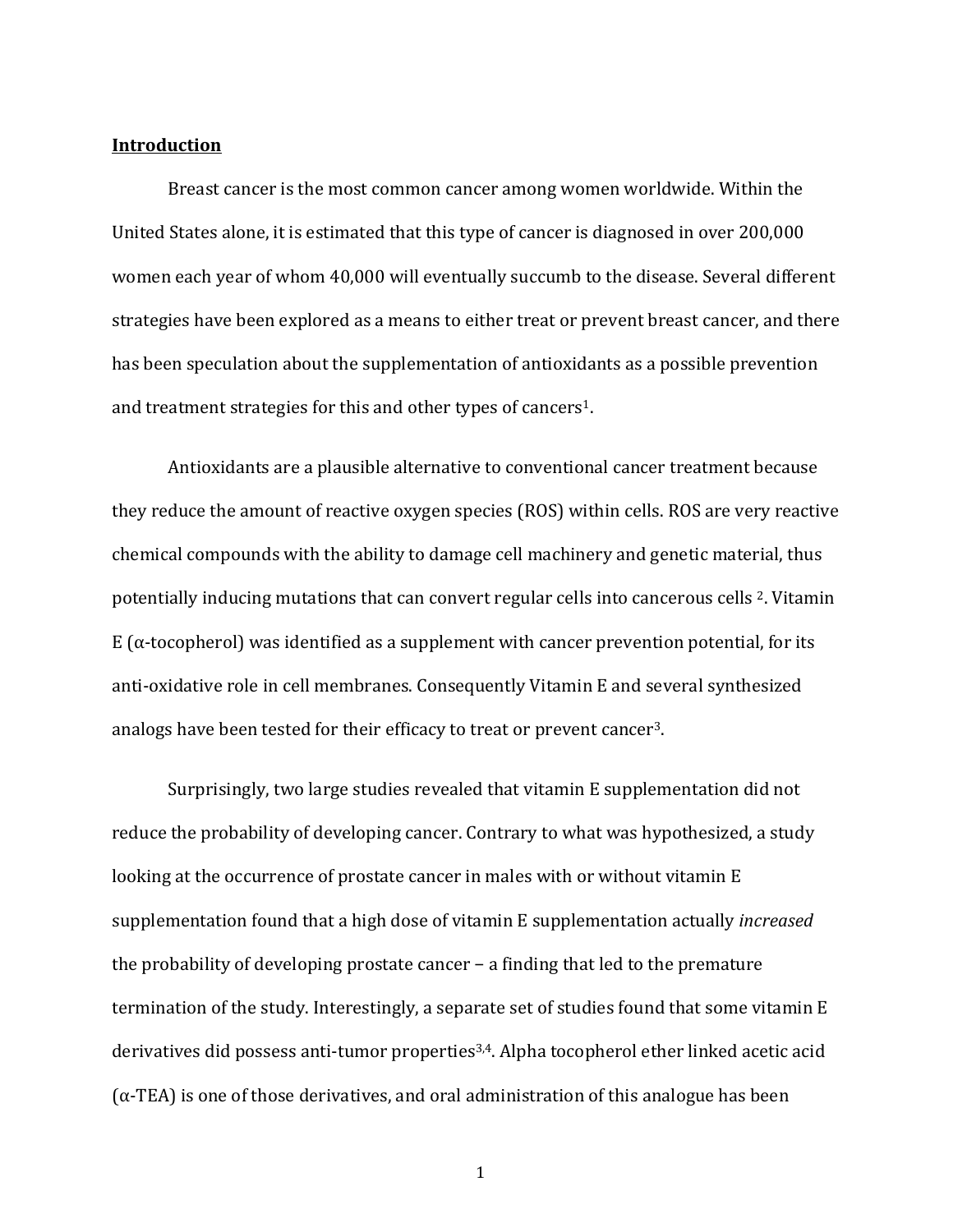reported to slow tumor progression, reduce metastasis and increase the immunogenicity of tumors in several murine cancer models<sup>5-9</sup>. α-TEA is derived from vitamin E by replacing the hydroxyl group of the  $6<sup>th</sup>$  carbon of the Chroman Head with an acetic acid residue bonded to the carbon through an ether bond. This replacement renders the molecule redox silent but gives it antineoplastic properties  $6,7,9,10$ .

#### **α-TEA's Mechanism of Action; the Current Models**

Studies have proposed that  $\alpha$ -TEA functions by apoptosis induction through both the intrinsic and an extrinsic pathway<sup>3</sup>. Nonetheless blockade of pro-apoptotic signaling does not stop cell death of cells treated with  $\alpha$ -TEA, hinting that a second pathway operates in  $\alpha$ -TEA's mechanism of action<sup>9</sup>. A report from Li, et al, proposed that autophagocytosis was the second pathway by which  $\alpha$ -TEA killed cells. They hypothesized that autophagosomes formed in the process of  $\alpha$ -TEA-induced cell death provided an ideal source of tumor antigens for antigen presenting cells (APCs) and that consequently, these could initiate a more pronounced anti-tumor immune response<sup>9,11</sup>. While both the autophagocytosis and the apoptosis pathways may explain why  $\alpha$ -TEA induces cell death, it is unclear how these methods account for the drug's tumor specificity and anti-metastatic properties. 

#### ROS-induced Cell Death as α-TEA's Mechanism of Action

A model that has the potential to better explain the properties of  $\alpha$ -TEA is that of cell death induced by the buildup of ROS. Noncancerous cells maintain a homeostatic balance of ROS. These species, which are generated in abundance by the mitochondria, have been observed to act as secondary messengers for signal transduction pathways and as components of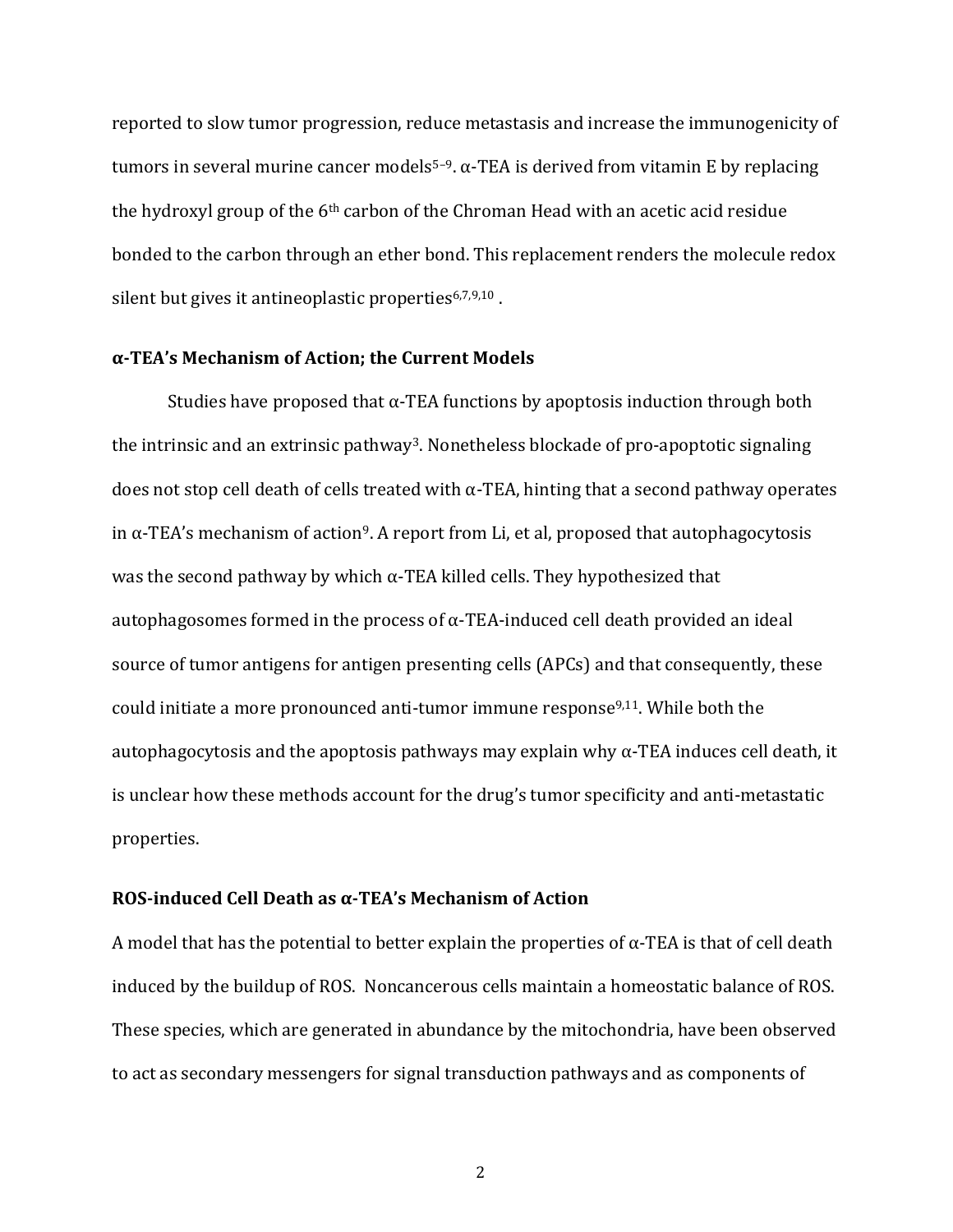different processes, where they play a role in normal cell function<sup>2,12</sup>. An imbalance in this homeostasis has the potential to convert normal somatic cells into malignant tumor cells through ROS-induced DNA damage of mitochondrial or nuclear DNA. Sustained DNA damage from a moderate excess of ROS may lead to mutations that render the cells metastatic. Too much of an imbalance (eg. very high levels of ROS), however, could be expected to induce cell death in both cancerous and noncancerous cells<sup>2</sup>. The mechanisms that define this process are both myriad and controversial. Some researchers propose that ROS directly induces apoptosis, while others support a mechanism characterized by the assembly of the mitochondrial permeability transition pore (MPTP). This channel is assembled after the mitochondrial depolarization occurs due to ROS and calcium ion binding, and forms a pore through which small solutes, like the reduced form of nicotinamide adenine dinucleotide (NADH) can travel through. This NADH as well as the cytosolic NADH can then be depleted by poly (ADP-ribose) polymerase  $(PARP)$  – which gets activated by ROS damaged DNA in order to repair the damage– thus halting glycolysis and stopping the cell's metabolism<sup>2</sup>.

Cancerous cells maintain a very elaborate ROS homeostasis. ROS have the potential to increase proliferation and tumorigenesis when present levels that are only moderately above those found in normal healthy cells. Many cancer cells appear to take advantage of this dynamic by maintaining an elevated level of ROS compared to non-cancerous cells. Some tumor cells keep these high levels of ROS in check by producing an abnormally high level of antioxidants, thus maintaining conditions in which proliferation is favored<sup>13</sup>. As a result, some cancerous cells may be inherently more vulnerable to ROS-induced apoptosis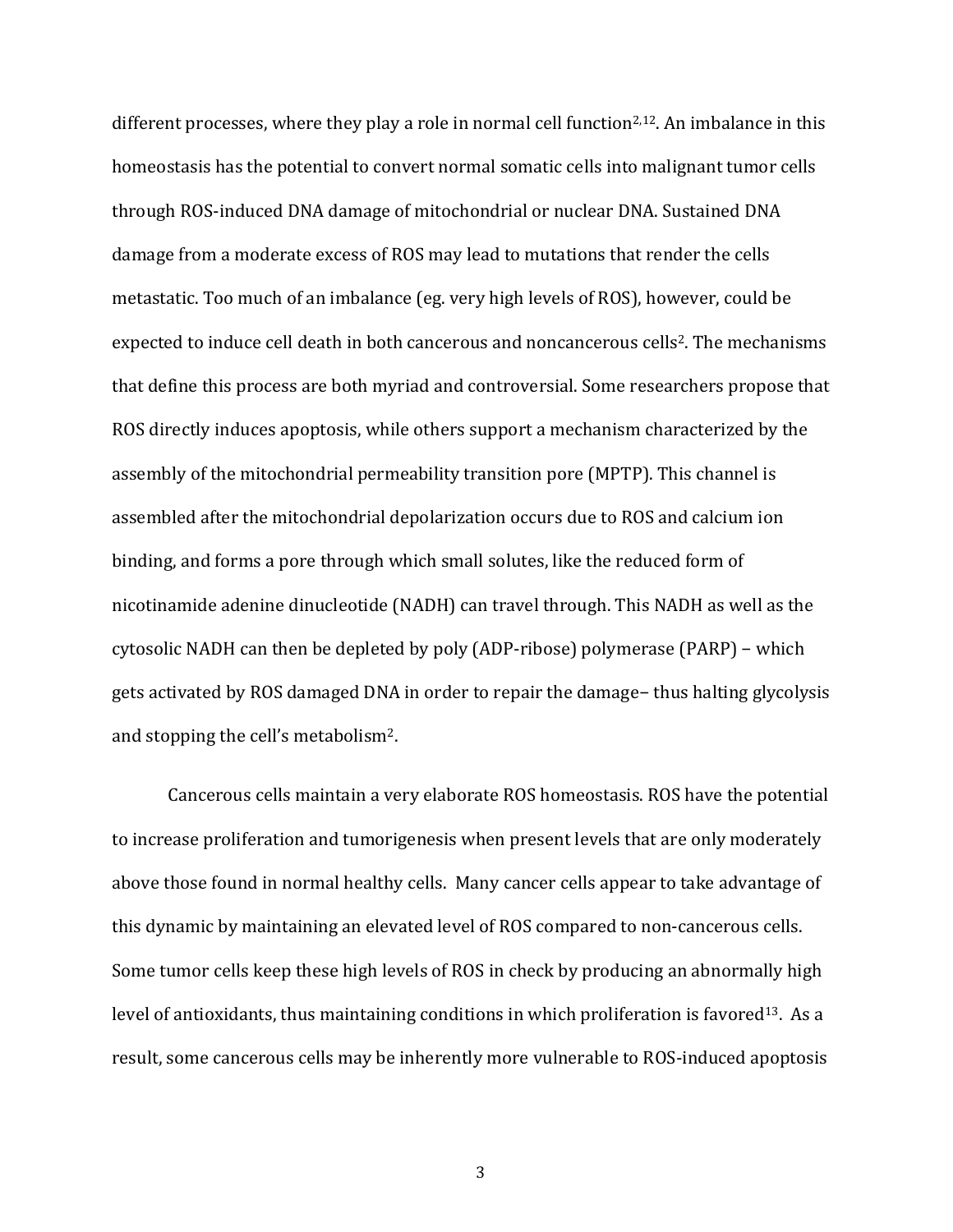or ROS-induced MPTP induced death, due to their already high baseline levels of ROS production.

While there are no studies showing a relationship between  $\alpha$ -TEA and ROS production, there are studies on structurally similar analogs, like  $\alpha$ -TOS that indicate that ROS play a pivotal role in the drugs' capabilities of inducing cell death $3,14$ . It is likely that due to the structural similarity that  $\alpha$ -TEA and these compounds share, that  $\alpha$ -TEA also induces or increases ROS levels in cells. Being more metabolically active than normal somatic cells, cancerous cells would be affected more by high levels of ROS. Therefore, ROSinduced apoptosis may be the primary mechanism by which  $\alpha$ -TEA slows tumor progression, and ROS-induced MPTP induced death, might be a secondary pathway by which  $\alpha$ -TEA induces cell death.

#### **α-TEA and immunogenicity**

The vitamin E derived  $\alpha$ -TEA also possesses immunogenic properties. Previous analyses of implanted  $4T1$  mammary carcinoma tumors in mice that were given a diet containing  $\alpha$ -TEA, have shown that there is an increased amount of  $CD4+$  and  $CD8+$  T-Cells compared to FoxP3<sup>+</sup> CD4<sup>+</sup> regulatory T cells (Tregs) within the tumor, compared to parallel tumors in untreated mice. Additional studies demonstrated that the cytokine pool inside of the tumor of  $\alpha$ -TEA treated mice, favors a Th1 (IL-2+/IFN-g<sup>+</sup>) response.<sup>8</sup> Li et al argued that vesicles that were the result of  $\alpha$ -TEA triggered autophagy explained this observation. However, there are likely alternative mechanisms by which  $\alpha$ -TEA may elicit an immunogenic response.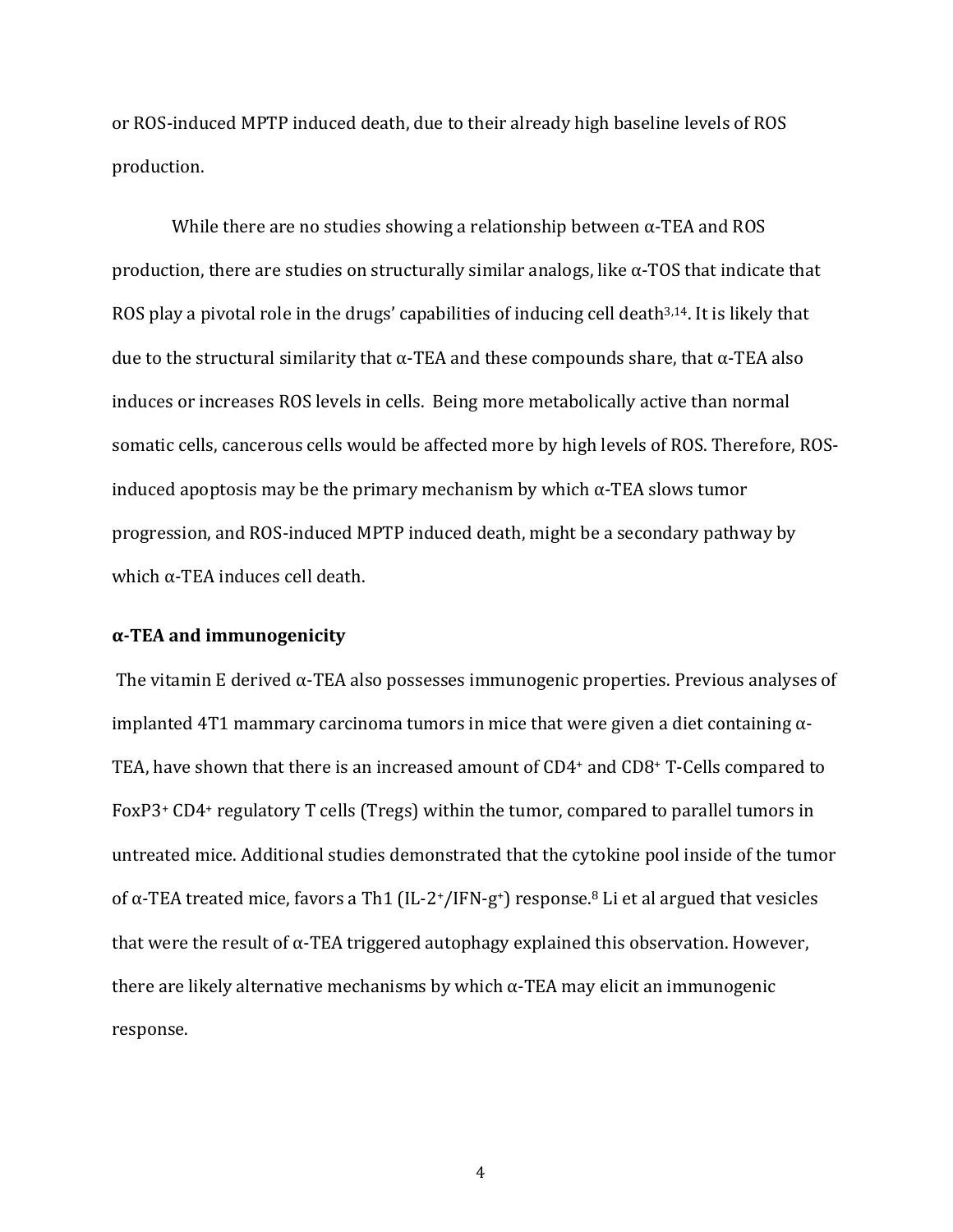It has been reported that the extracellular expression of calreticulin, HSP90, HSP70, HSP60, and secretion of HMGB1 by pre-apoptotic cells are important in eliciting an anti-tumor immune response. These proteins, when found in the extracellular matrix, interact with dendritic cells or serve as direct pro-inflammatory signals that help generate more robust adaptive and innate immune responses<sup>15</sup>. Studies looking at the translocation of calreticulin from the endoplasmic reticulum (ER) to the external leaflet of the lipid bilayer suggested that ROS were required for this process to occur<sup>16</sup>. If  $\alpha$ -TEA does in fact increase cellular level of ROS, it may boost immune function through the extracellular expression of calreticulin. Furthermore, high levels of ROS may cause enough damage to compromise intracellular compartments and the lipid bilayer. If this is the case, then the proteins could leak out to the extracellular matrix and provide a signal in a more necrosis-like fashion.

A different way in which  $\alpha$ -TEA may induce immunogenic cell death may be through the up-regulation of MHC receptors, in order to increase antigen presentation to cytotoxic T lymphocytes (CTLs). Although there is no clear mechanism as to how  $\alpha$ -TEA could cause this, it is a way in which tumor cells may become more immunogenic.

A more plausible pathway that may explain the  $\alpha$ -TEA's immunogenic behavior is that of type I interferon (IFN-a, IFN-b) secretion. ROS damaged mitochondria can lead to the release of mitochondrial DNA into the cytoplasm. Once outside the mitochondria double stranded DNA interacts with STING also known as Stimulator of Interferon Genes. STING is involved in mediating the production of interferons in response to bacterial or viral  $DNA^{17}$ . It recognizes cyclic dinucleotides (CDNs) that are synthesized by cyclic GMP/AMP synthases when they encounter dsDNA or by CDNs of bacterial origin<sup>18</sup>. When STING is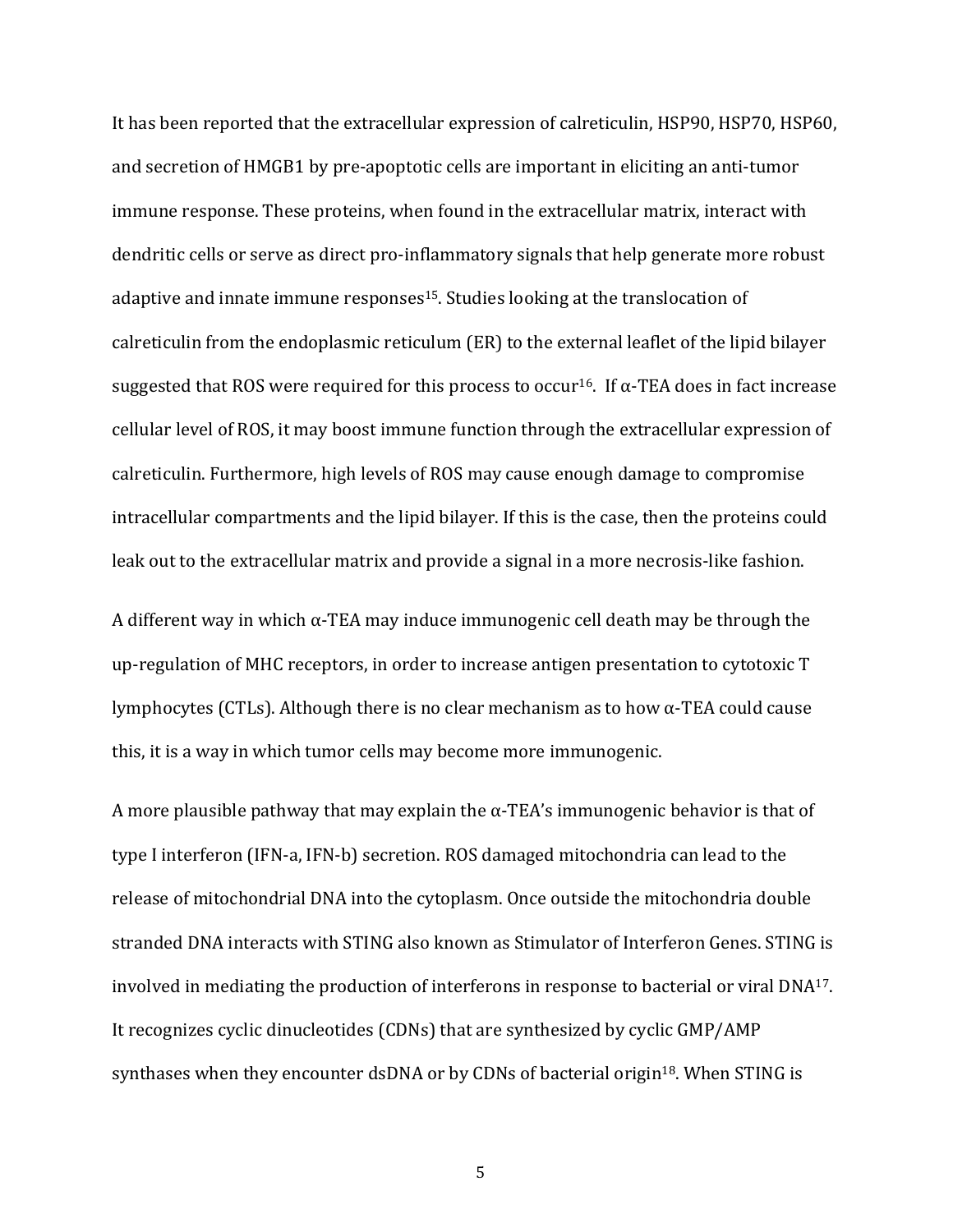activated, it initiates a pathway that culminates in the transcription of genes to produce type I interferons. After detection of CDNs, STING phosphorylates TANK binding protein kinase 1 (TBK1) a serine threonine kinase that later phosphorylates Interferon Regulation Factor 3 (IRF3), which will form a dimer and enter the nucleus as a transcription factor for the production of type I interferons and various chemokines. These have a direct impact on development of certain leukocytes and thus an impact in innate and adaptive immune function.

ROS may explain many of the phenomena triggered by  $\alpha$ -TEA. ROS may provide an explanation for its antitumor and anti-metastatic properties and it may link  $\alpha$ -TEA induced cell death with its observable immunogenic qualities. In this study we focus on determining whether  $\alpha$ -TEA effectively increases ROS levels in several murine and human breast cancer cell lines. Furthermore, we analyze the relationship between ROS production and cell death, and determine the nature of  $\alpha$ -TEA's immunogenicity.

#### **Materials and Methods**

#### **Cell Culture**

Murine 4T1 and TUBO and human MDA-MB 231 and MCF7 breast cancer cell lines were cultured in RPMI with 10% FBS (Fetal Bovine Serum), 1% Sodium Pyruvate, 1% NEAA (Non-Essential Amino Acids) solution, 1% HEPES and 1% Pen/Strep/ Glut (penicillin, streptomycin, and glutamine) solution.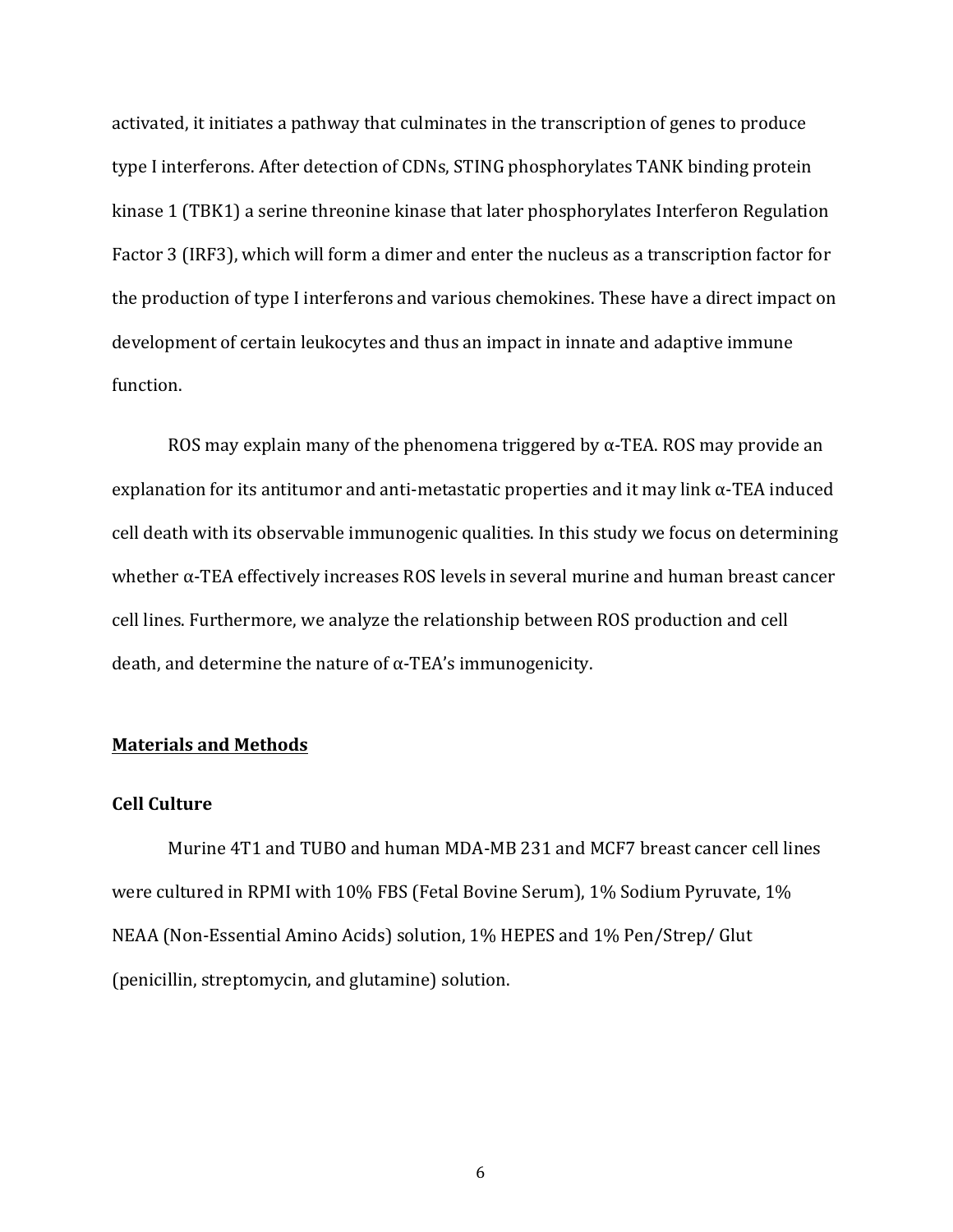#### **Assessing α-TEA's reactive oxygen species production**

The abovementioned cell lines were plated onto flat bottom 96-well plates at 25% confluence and allowed to grow to confluency. Subsequently, the cells were administered treatments of 0, 30-, 60-, 120-, or a 240 μM α-TEA in groups of 6 wells. The α-TEA utilized through all experiments was conjugated to a lysine salt in order to increase its solubility. The lysine component did increase the solubility of the compound but did not change the properties of the drug. Additionally  $H_2$ -DCFDA  $[2', 7'$ -dicholorodihydrofluorescein diacetate, Invitrogen]  $\text{[Ex/Em: }\sim492-495/517-527 \text{ nm}$  –a molecule that produces a fluorescent product after it reduces hydrogen peroxide- at a concentration of 40  $\mu$ M was added to a subset of the cells to detect the changes in the levels of reactive oxygen species over time. A different set of cells were administered the same  $\alpha$ -TEA treatments, but also received propidium iodide (PI) [1:40 BD Biosciences]  $Ex/Em: \sim 530/620$  nm) in order to track the viability of the cells over time. PI fluoresces upon binding double stranded DNA or dsRNA, however, it is membrane impermeable and thus will only fluoresce when cells are dead or if their membranes are compromised. The fluorescence of these compounds, successively, was measured over the course of two days at different time intervals utilizing a fluorometer [Modulus Microplate Reader Turner Biosystems].

#### Assessing the Role of ROS in  $\alpha$ -TEA Induced Cell Death

4T1 cells in 96-well flat bottom plates were given  $\alpha$ -TEA in the absence or the presence of reduced L-Glutathione (GHS), or the presence of  $\alpha$ -tocopheryl polyethylene glycol succinate (TPGS), and the levels of ROS and the viability of cells were measured by fluorescence over time. GHS acts as a reducing agent for hydrogen peroxide within the mitochondrial matrix in the presence of glutathione peroxidase. It was utilized to reduce the levels of ROS in the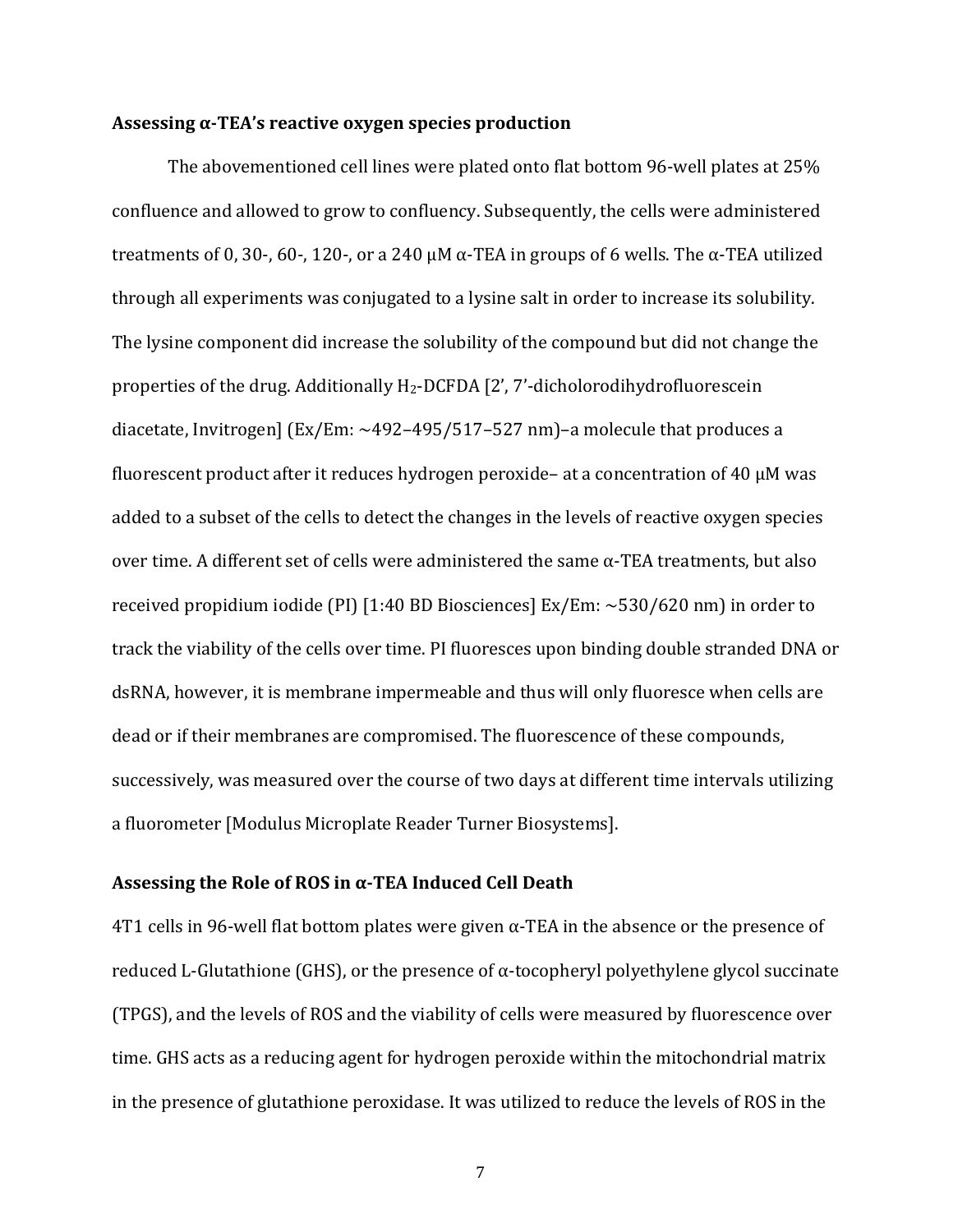cells of different treatment groups. TPGS also serves as an antioxidant; this compound is synthesized by conjugating  $\alpha$ -tocopherol to a polyethylene glycol (PEG) by an ester bond to the chroman head. Inside of the cell, the bond is enzymatically cleaved and  $\alpha$ -tocopherol is delivered to the membranes in the cell where it protects lipids from peroxidation. Essentially, it is a soluble method of delivering vitamin E to cells<sup>19</sup>. The cells were divided into treatment groups that received none or  $60\mu$ M  $\alpha$ -TEA the presence or absence of 20-, 10-, 5-, 2.5-, 1.25, 0.625 mM GSH respectively. In a separate experiment, 4T1 cells were administered 30, 60, 120, or 240 μM  $\alpha$ -TEA in the presence or the absence of TPGS.

#### **Expression of Immunogenic Cell Death Indicator**

To measure the immunogenicity of  $\alpha$ -TEA in vitro, the translocation of calreticulin, HSP 60, HSP 90, and HSP70 to the external leaflet of the plasma membrane, as well as the expression of MHC I, MHC II, and CD1d on the surface of 4T1 and TUBO cells was surveyed. The cells were plated on to a 96 well plate and were treated with and  $5nM$  IFN $\gamma$  as a positive control of MHC II and MHC II expression,  $0 \mu$ M  $\alpha$ -TEA as a negative control, or 30 μ $M$  α-TEA for 24 hours.

The level of surface expression of these proteins was measured by coating the treated cells with fluorophore-conjugated antibodies specific for the respective proteins. Subsequently the cells were washed and their fluorescence scanned utilizing a Licor Odyssey infrared fluorescence scanner.

#### **Evaluating the STING Pathway**

To evaluate whether the STING pathway is at play in  $\alpha$ -TEA treated cells, the presence of P-TBK, P-IRF3, and STING was analyzed through western blotting. 4T1 mammary carcinoma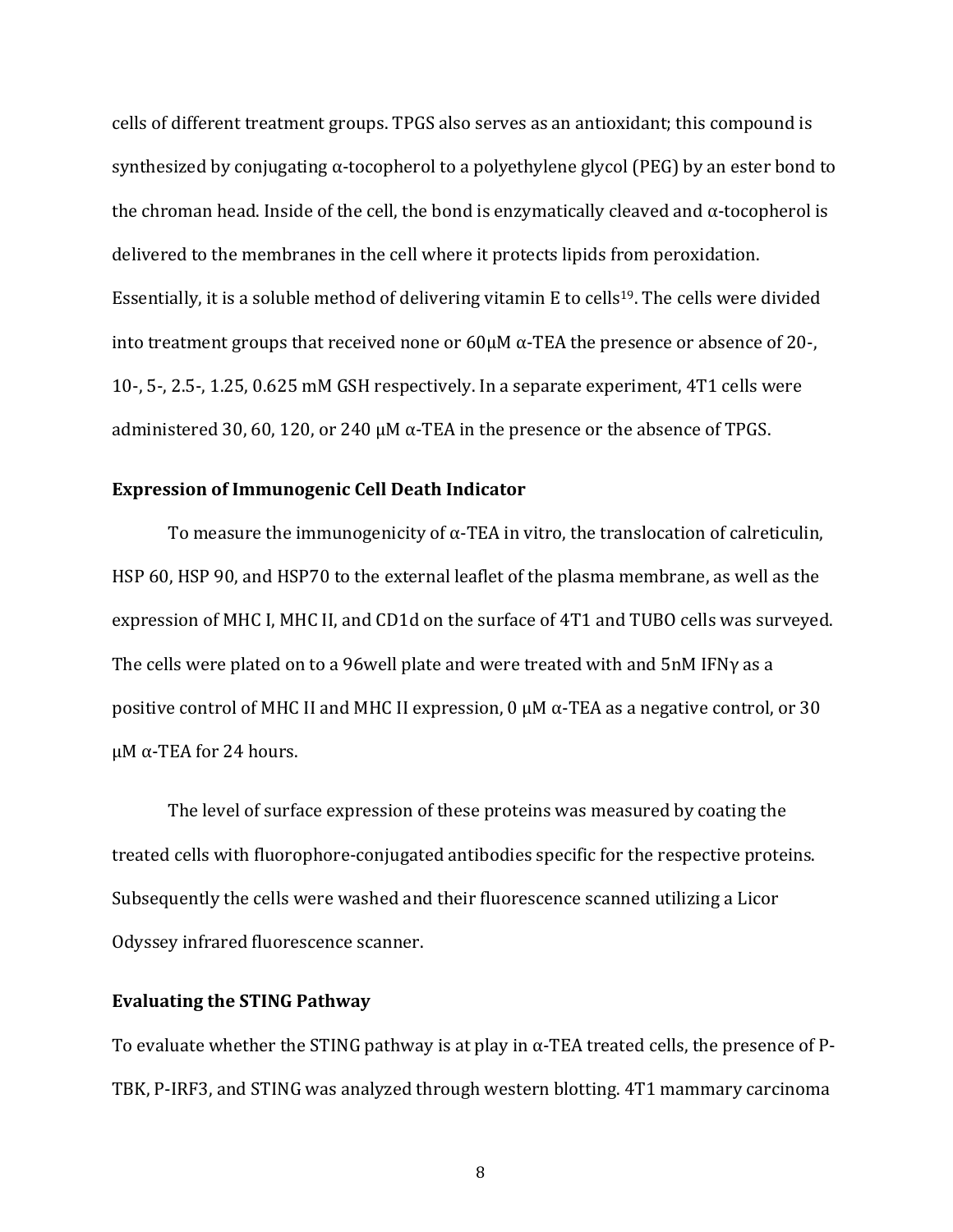cells and RAW 264.7 macrophages were cultured until confluent. Subsequently, 4T1 cells were treated with 30  $\mu$ M  $\alpha$ -TEA or left untreated for 24 hours. Similarly, RAW 264.7 cells were then either treated with 1 ug/ml Lipopolysaccharide (LPS) for 4 hours, Imiquimod for 24 hours, or left untreated for 24 hours to serve as controls. LPS stimulates the production of type I interferons in macrophages by activating Toll Like Receptors (TLR), similarly Imiquimod interacts with intracellular TLRs and induces the production of interferon  $\alpha$ (INF $\alpha$ ), making macrophages pulsed with this compound an appropriate control<sup>20,21</sup>.

After treatment the cells were lysed in a 1% SDS (w/v) solution in H<sub>2</sub>O. The lysates were filtered through  $5 \mu$ M syringe filters (PALL) to filter out DNA debris and insoluble particulates. The protein concentrations were quantified by a BCA assay (Life Technologies), following manufacturer protocols. After equalizing the concentrations, the proteins were denatured in Laemmli buffer at 96°C and then separated through SDS-PAGE gel electrophoresis utilizing Mini Protean TGX Precast Gels (Bio-Rad) loading 10 µl of the sample into each well. Following separation, the proteins were transferred to a nitrocellulose membrane, which was blocked with Odyssey Blocking Buffer (LiCor). Different membranes were then incubated with Rabbit monoclonal antibodies specific for p-TBK1, p-IRF3 and STING (Cell Signaling) respectively, at a concentration of 1:1000 overnight at  $4^{\circ}$ C. After washing four times for duration of five minutes with 0.1% tween-20 in PBS, the membranes were incubated with Fluorophore-conjugated Goat  $\alpha$ -Rabbit polyclonal antibodies (LiCor) for 2 hours at room temperature in the dark. The membranes were washed as before and imaged utilizing a LiCor Oddyssey infrared scanner. After imagining the membranes, they incubated for 20 min in stripping buffer (Odyssey) at room temperature and then, after washing, the membrane previously blotted for P-TBK, and the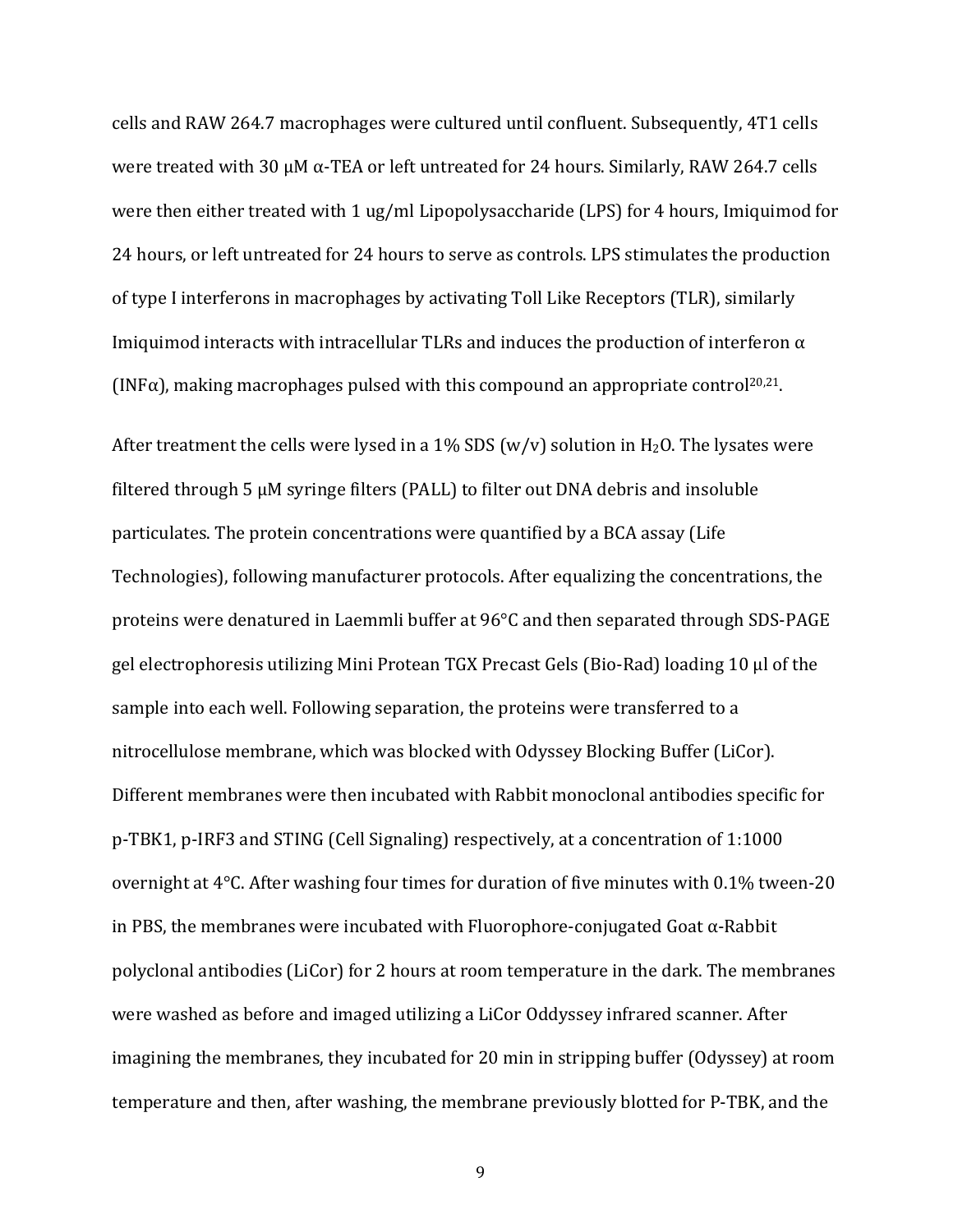membrane previously blotted for P-IRF 3 were incubated overnight at  $4^{\circ}$ C with TBK, and IRF3 Rabbit anti-mouse monoclonal antibodies (Cell Signaling), respectively. Following the incubation, the membranes were washed and incubated with secondary antibody as previously described, and then imaged in a LiCor Infrared scanner.

#### **Statistical Analyses**

Differences between groups of individual experiments in time course assays were analyzed through a two way ANOVA with Tukey HSD test. Differences in variance between groups in experiments with only one time point were evaluated through simple one way ANOVA with Tukey HSD test. All values with P< 0.05 were regarded as statistically significant, and all statistical analyses were done using Prism 6 graphing software (GraphPad).

#### **Results**

# **α-TEA increases Reactive Oxygen Species Levels to Different Degrees in Different Cell Lines**

4T1, TUBO, MCF-7, and MDA-MB-231 were treated in the presence or absence of  $\alpha$ -TEA and the levels of ROS and cell viability were measured over the course of two days. The graphs were normalized by subtracting the basal ROS production rates of cells in media (without  $\alpha$ -TEA treatment) from the ROS and cell death levels of cells that received treatment. All of the listed cell lines responded to  $\alpha$ -TEA similarly with respect to the rate of cell death. In each cell line, with exception of MDA-MB-231, the number of dead cells was dependent on the dosage of  $\alpha$ -TEA, with more deaths occurring at a concentration of 240 μ $M \alpha$ -TEA and each lower dose killing off a lower number of cells. MDA-MB-231 followed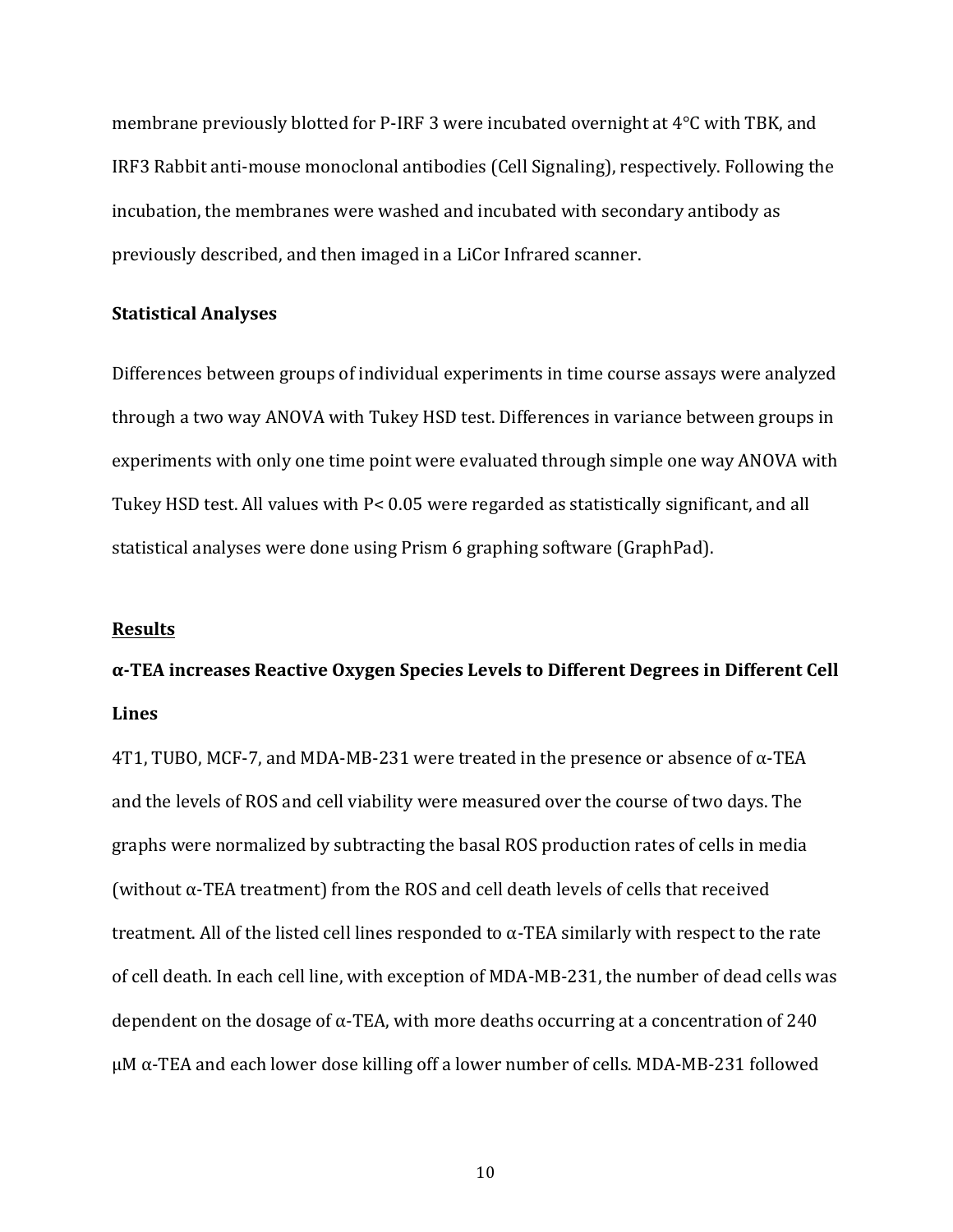the same trend with the exception that the 120  $\mu$ M concentration of  $\alpha$ -TEA was the one that killed the most cells.

While the death rates were similar among cell lines, the production of ROS varied from cell line to cell line. In the murine 4T1 mammary carcinoma, the highest ROS levels were reached at a concentration of 120  $\mu$ M followed by the 60  $\mu$ M dosage, the 240  $\mu$ M dosage, and ending with the 30  $\mu$ M  $\alpha$ -TEA dosage (**Figure 1**). The total amount of ROS and the rates at which the ROS levels rose varied among the different cell lines. While at the 240  $\mu$ M concentration the levels of ROS started rising after five hours, they did not start to pick up until 15 hours and 25 hours after treatment for the 120 μM and 60 μM dosages, respectively. The 30 μM concentration experienced a slight increase at 5 hours, yet the rate at which ROS were generated did not differ much from the control, showing that it was not very efficacious at increasing ROS levels. The rates at which the ROS levels in the cells treated with a higher  $\alpha$ -TEA concentration, on the other hand, increased in a linear manner over time after they began to rise, with the steepest slope occurring at the 120  $\mu$ M concentration. 

These data also indicate that cell death preceded a rise in ROS levels in all but the 30  $\mu$ M  $\alpha$ -TEA concentration treatment group, where little cell death occurred.

TUBO cells interacted differently with  $\alpha$ -TEA than did the 4T1 cell line. The ROS levels began to rise after ten hours for all concentrations except the  $30 \mu$ M. However the levels of ROS were not dose dependent as was expected. The highest amounts of ROS were produced in cells treated with 60  $\mu$ M  $\alpha$ -TEA whilst the two highest concentrations exhibited similar levels of reactive oxygen species and the lowest concentration barely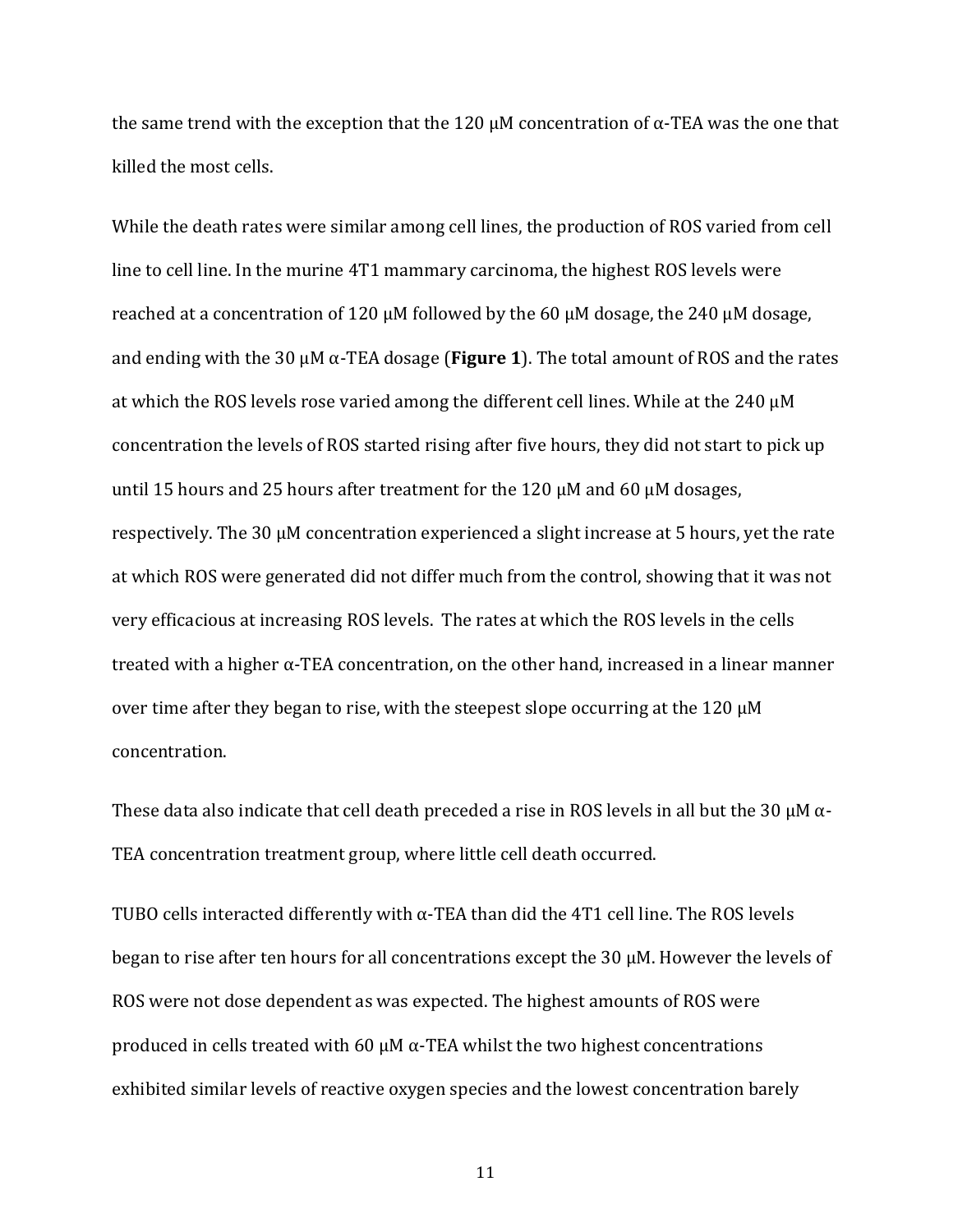exceeded the control by the last time point. Interestingly, for all, but the highest  $\alpha$ -TEA dosage treatment group, cells began perishing right around the time that ROS levels began augmenting, or slightly after.



**Figure 1**: The ROS species levels and the cell viability of 4T1 and TUBO (murine) and the MCF-7 and MD-231 (human) breast cancer cell lines. Graphs for the same cell line are displayed horizontally and graphs for the same  $\alpha$ -TEA treatment concentration are displayed vertically. The graphs portray the difference in Mean Fluorescence Intensity (MFI) of 2', 7'-dichlorofluorescein (DCF) between treatment groups and the control group in left Y-axis and the difference in MFI of PI between treatment groups and the control group on the right Y-axis. In the cell, H2-DCFDA is cleaved by esterases and then reacts with ROS to generate DCF, which fluoresces when excited with 492-495nm wavelengths. Therefore its fluorescence is proportional to the number of ROS inside of cells. Similarly, PI binds to dsDNA when the cell membrane is compromised and fluoresces when excited with 530nm wavelengths, therefore its fluorescence intensity is proportional to the number of dead cells. The graphs depict the mean+/-SEM of sextuplicate samples from 1 of 2 representative experiments.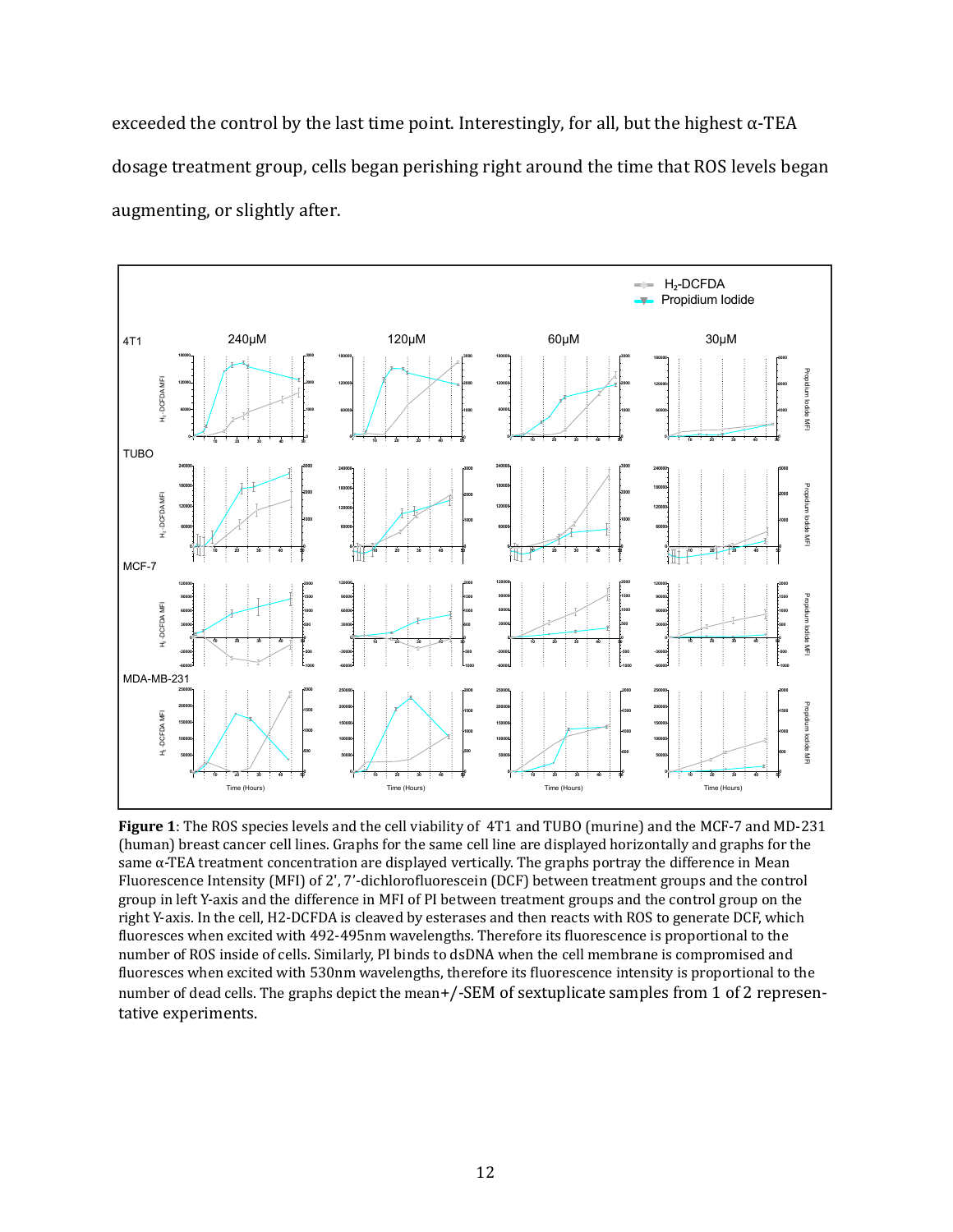The most surprising result came from the MCF-7 cell lines, which had ROS levels at and below the basal ROS production rates at the 120  $\mu$ M and 240  $\mu$ M concentrations of  $\alpha$ -TEA respectively, but had significantly higher levels of ROS at the 30  $\mu$ M and 60  $\mu$ M concentrations. As was the trend with the TUBO cell line, the death rate of MCF-7 cell was dose dependent, but did not correlate with ROS species levels for any but the 60  $\mu$ M concentration in which cells began dying after a significant increase in ROS levels. In addition, at the concentrations in which ROS levels augmented, the rise in ROS began at an earlier time point than in the murine cell lines – roughly 5 hours after treatment.

Likewise ROS levels between the control and the treatment group commenced to diverge much sooner in MDA-MB-231 cells at all concentrations except the highest one. Although the highest levels of reactive oxygen species were produced by the highest concentration at the latest time point, this concentration didn't significantly diverge from the control until 25 hours after the experiment began. The second highest concentration induced a rise in ROS early on, but the ROS levels plateaued and commenced to pick back up 25 hours after treatment first began. In both these instances, cell death occurred sooner than the production of ROS, which could have been the cause of the phenomenon. The levels of ROS at the lower concentrations, however, rose steadily over time. At the 60  $\mu$ M  $\alpha$ -TEA concentration, cell death occurred after ROS levels increased by a significant amount, yet at the  $30 \mu$ M concentration, no significant shift in death rate was visible, perhaps because the ROS levels during this time period were as high as they were when the death rate started to rise in cells treated with the  $60 \mu$ M concentration.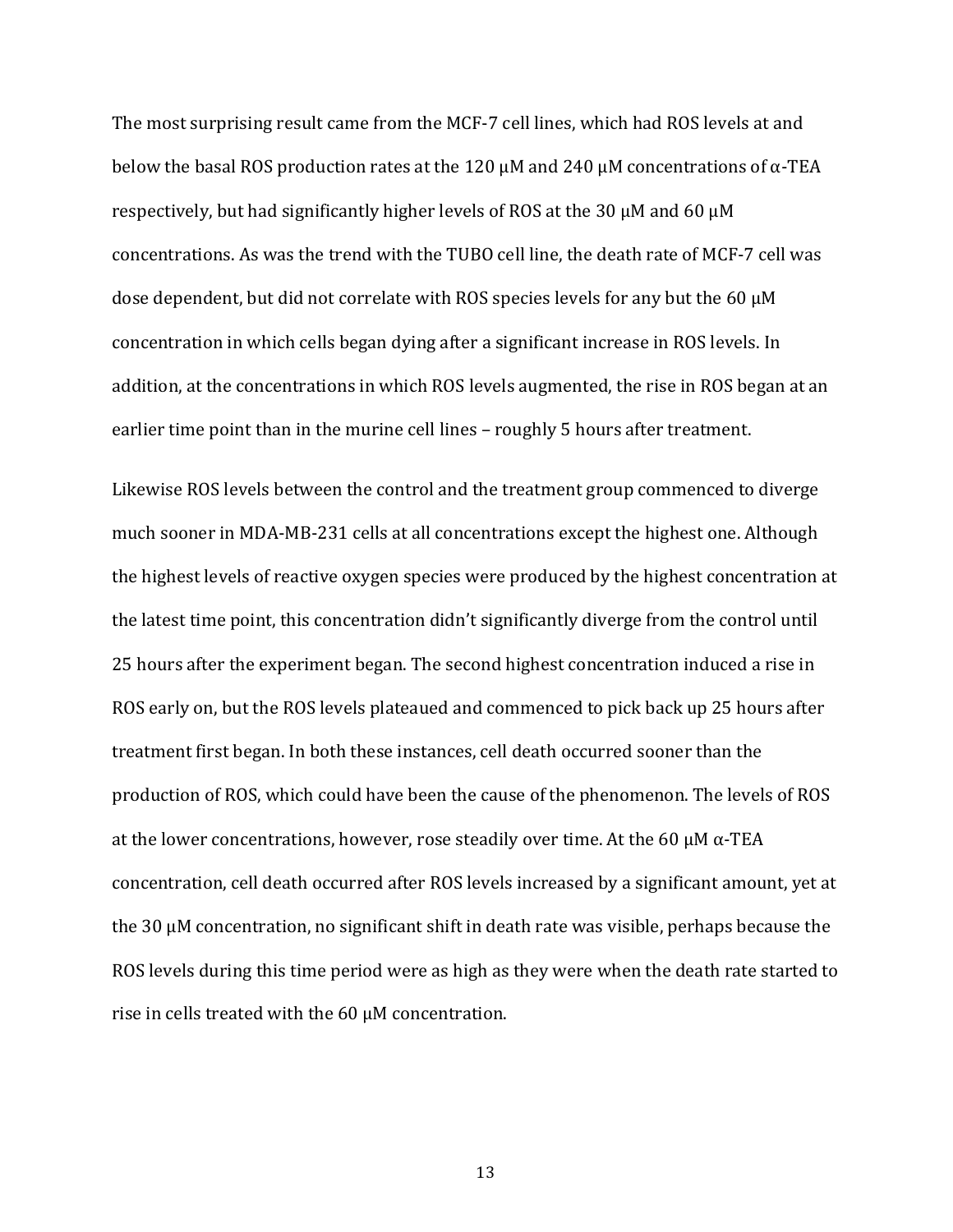#### **ROS** Induction and Cell Death in α-TEA Treated Cells

The levels of reactive oxygen species were reduced by the presence of either antioxidant (TPGS or GSH). However the viability of the cells was dependent on the identity of the antioxidant. While those cells treated with different dosages of GHS showed no decrease in cell death, in fact showed an increased amount of death at the higher GHS concentrations in the absence of ROS (data not shown), the cells treated with TPGS not only experienced a reduction of ROS, but also experienced a decrease in cell death. While TPGS alone caused  $de$  death on its own, and  $\alpha$ -TEA alone caused significantly more cell death than TPGS alone, when they were combined, they caused as much death as with TPGS alone, hinting that the death was only caused by the apparent slight toxicity of TPGS (**Figure 2**).



**Figure 2**: Reduced L-Glutathione (GHS) and D-α tocopheryl polyethylene glycol 1000 succinate (TPGS) reduce the amount of ROS in 4T1 cells treated with α-TEA, but only TPGS diminishes α-TEA's ability to reduce cell death. A. The ROS levels and cell death levels after approximately 45 hours, as measured by �luorescence of DCF and PI respectively, in the presence of α-TEA, GSH, both, or none. B. The levels of ROS and cell death levels of cells treated with α-TEA, TPGS, both, or none after approximately 45 hours. Values that are significantly different (P< 0.0001) from those of the cells treated with  $\alpha$ -TEA only are marked by "\*\*\*\*."Graphs depict the mean+/-SEM of quadruplicate samples from 1 of 2representative experiments.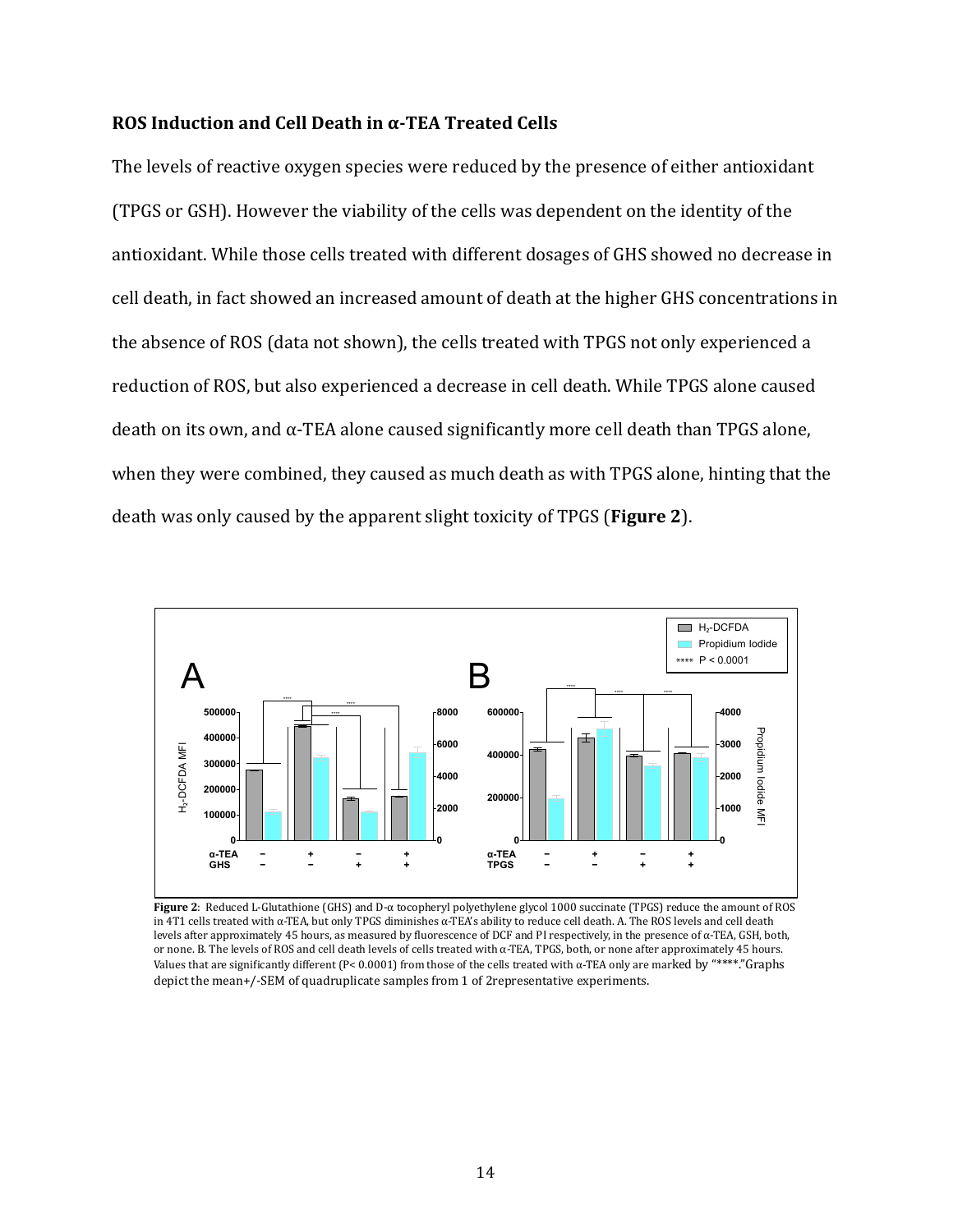#### **Immunogenicity of**  $\alpha$ **-TEA**

Immune fluorescence staining of immunogenic indicators revealed that  $\alpha$ -TEA's immunogenicity varied between  $4T1$  and TUBO cell lines. In  $4T1$ ,  $\alpha$ -TEA didn't seem to have an immunogenic effect via the up-regulation of MHC I, MHC II, or CD1d nor through the extracellular expression of HSP 60, HSP 70, HSP 90, Grp94, or calreticulin. In fact, there were statistically significantly lower levels of MHC I and CD1d expression in 4T1 cells treated with  $\alpha$ -TEA. TUBO cells, likewise, did not show an increase in MHC I or MHC II expression. Surprisingly though, they did have significantly higher expression of Grp 94 (P)  $\leq$  0.0001) as well as of calreticulin (P $\leq$  0.01), when compared to controls.

Given that  $\alpha$ -TEA has been observed to increase immunogenicity of 4T1 tumors in vivo, we analyzed whether this cell line activated the STING pathway through western blotting. **Figure 3** only shows the results for the blots of p-TBK, and TBK 1, since blots for STING, P-IRF3, and IRF3, were all negative. Results show that only  $\alpha$ -TEA treated 4T1 cell lines express P-TBK1 as does the control cell line when treated with LPS or with Imiquimod. The untreated groups, however only expressed unphosphorylated TBK1.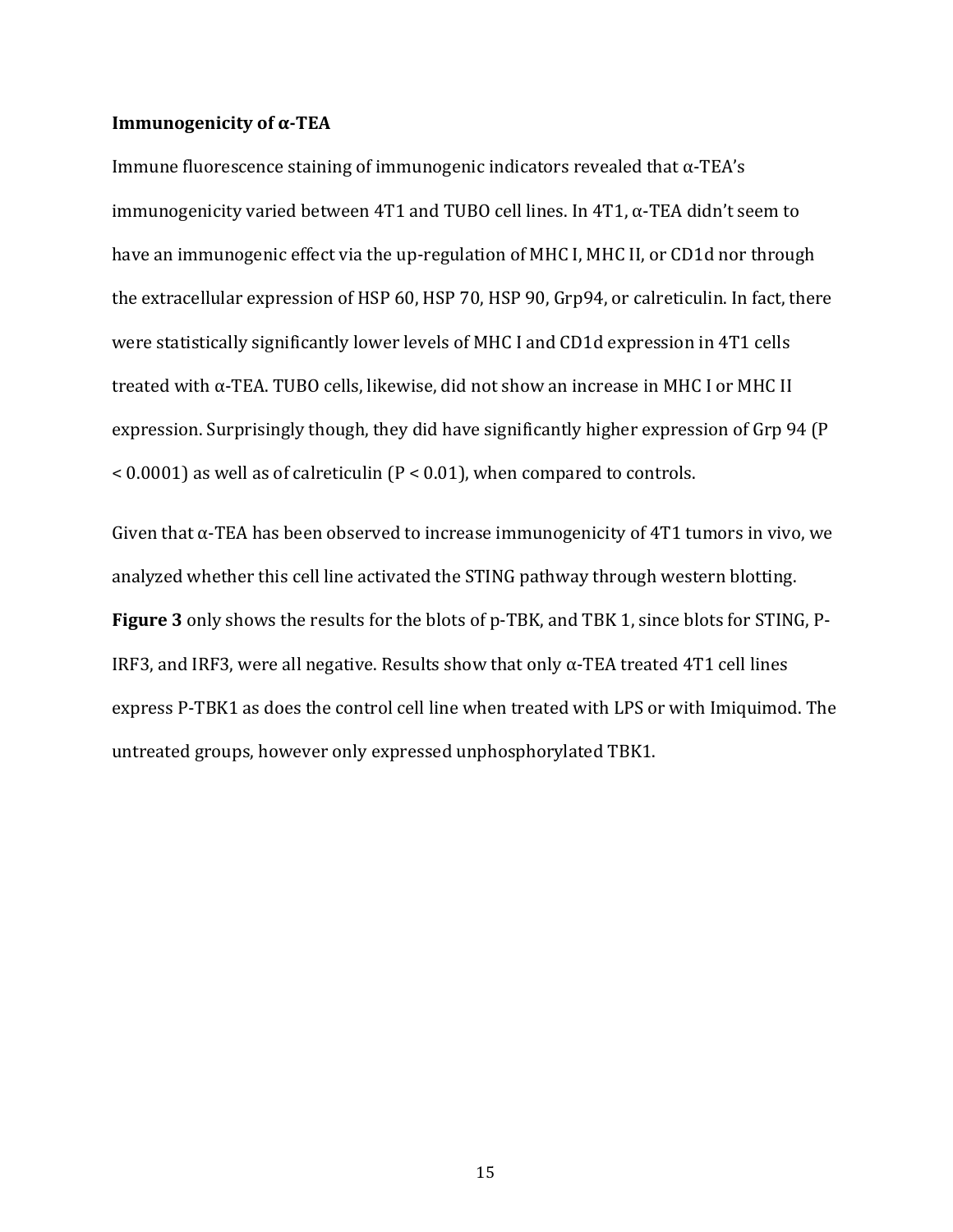

**Figure 3**: α-TEA's immunogenicity does not come from immunogenic cell death or from increased expression of major histocompatibility complexes in 4T1 cells, but might come from the activation of the STING pathway. α-TEA may induce immunogenic cell death in TUBO cells. A & B. The expression of MHC I and MHC II of (A.) 4T1 cells and (B.) TUBO cells treated with either  $\alpha$ -TEA, INF- $\gamma$  as a positive control, or without treatment. C & D. The extracellular expression of HSP 60, HSP 70, HSP 90, Grp94, and calreticulin in (C.) 4T1 and (D.) TUBO cells treated with α-TEA, INF-γ, or no treatment at all. E. The expression of P-TBK1 and TBK1 in 4T1 cells treated with α-TEA for 24 hours. The graphs depict the mean+/-SEM of duplicate samples from 1 of 2 representative experiments.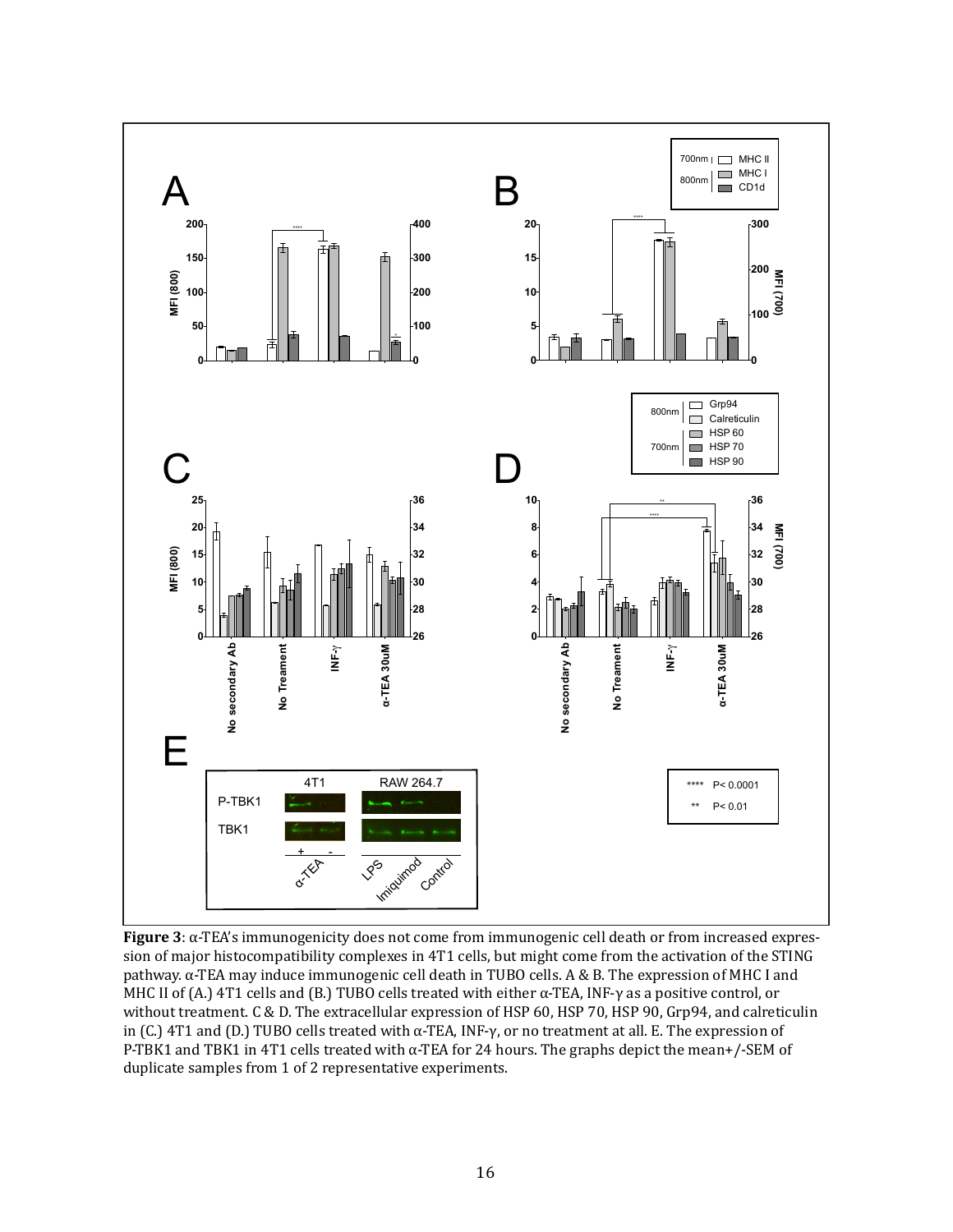#### **Discussion**

#### **Dose Dependent Killing Mechanism**

Due to its high degree of structural similarity to Vitamin E, it is very likely that  $\alpha$ -TEA is located in the same cellular, sub-cellular, and extracellular compartments as the vitamin. Vitamin E is found attached to lipoproteins, within the lipid membrane, and within membranes of sub-cellular compartments. Vitamin E concentration is highest in the microsomal, lysosomal, and mitochondrial fractions of lysed cells<sup>22,23</sup>. Inside of the mitochondria, vitamin  $E$  is thought to prevent the peroxidation of lipids and it is thought to enter into a cycle with co-Enzyme Q, in which  $\alpha$ -Tocopherol will accept a free radical and co-enzyme Q will reset it, allowing it to accept a new radical<sup>23</sup>. The distribution, as well as the dynamic that vitamin E has in the mitochondria and other organelles where ROS are present, helps explain the trends that are observed in the data.

At the higher  $\alpha$ -TEA concentrations, cells die much faster, even before the levels of ROS begin to rise. At the lower concentrations, however, the levels of ROS start to increase at a higher rate than the rate of cell death. The observation seems to indicate different mechanisms of cell death dependent on the concentration of the drug. At higher concentrations it is quite likely that the  $\alpha$ -TEA-lysine salt conjugate may disrupt the membrane properties and compromise the cell membrane before it has a chance to induce oxidative stress. At this concentration, any cell death occurring through ROS would be masked by the consequences of an imbalanced membrane composition. At the lower concentrations, nonetheless,  $\alpha$ -TEA may impact the oxidative stress in cells without causing an adverse effect on the membrane composition.  $\alpha$ -TEA would then replace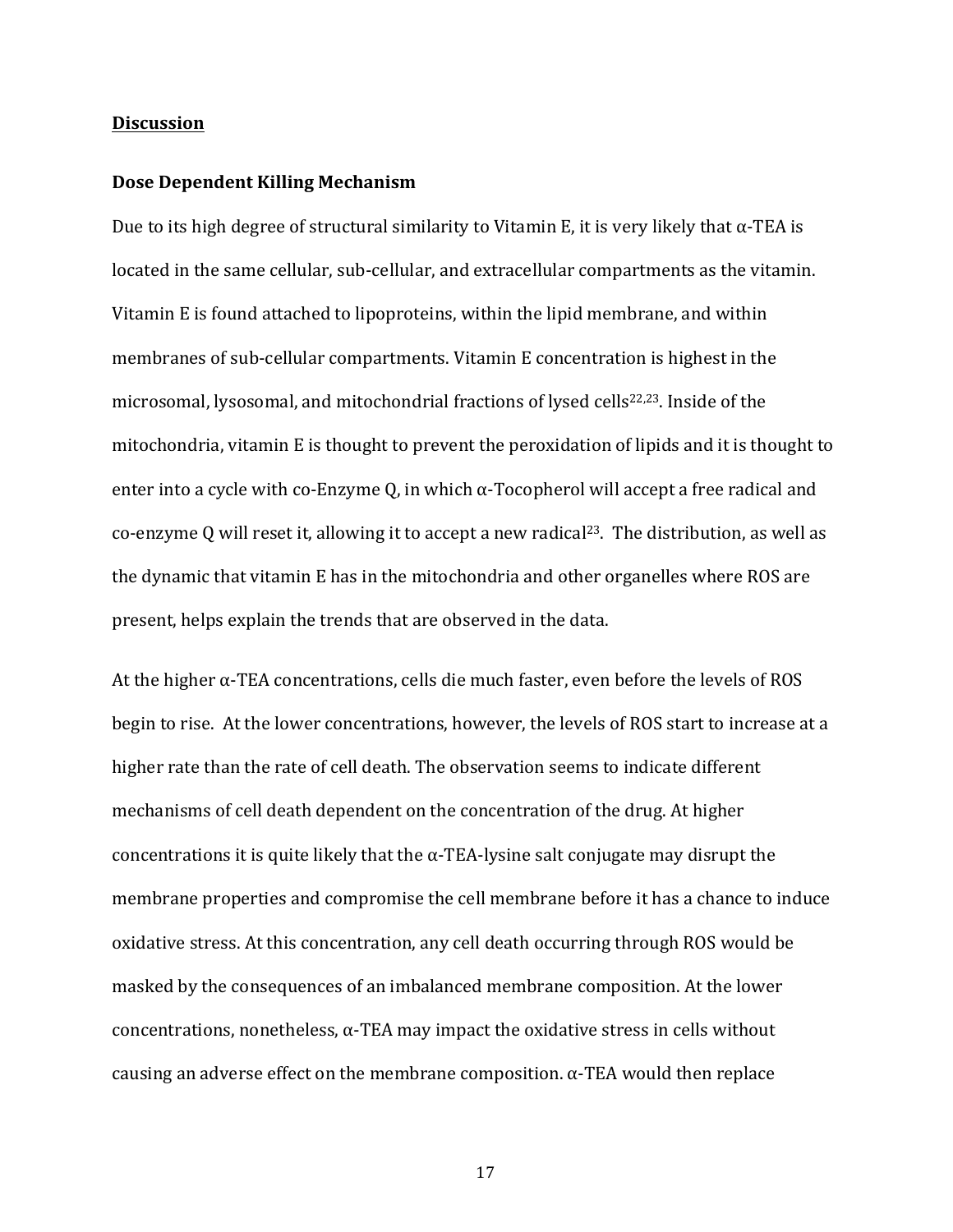vitamin E in the membranes of cellular sub compartments, where it would disrupt the existing ROS homeostasis because it cannot act as an antioxidant. Subsequently, levels of ROS would rise and ROS would cause lipid peroxidation and protein damage until enough damage would cause apoptosis or other forms of death. The physiological concentration in mice is around 3 ug/ml, therefore the latter mechanism would more closely resemble what is occurring in vivo.

#### Cell Line Dependency May be Related to  $\alpha$ -TEA's Location in the Cells

As demonstrated in **Figure 1**,  $\alpha$ -TEA interacted differently with different cell lines. In particular, the rate of ROS production, the time at which ROS began to rise, and the overall rate of cell death varied substantially between cancer cell lines. This may be attributed to the chemical nature of the drug. As stated previously, the similarity to vitamin E indicates that the compound may predominantly be present in membranes. Different tumor cell lines are likely to have different membrane compositions and different membrane fluidity, which might determine the amount of  $\alpha$ -TEA that will incorporate into the membranes of each cell line. Furthermore the ratios of  $\alpha$ -TEA in the organelles of different cell lines will also vary and impact the efficacy that the drug has on suppressing each tumor cell line. To assess whether this difference can be attributed to varying membrane compositions among the cell lines, the ratios between different lipid components would need to be evaluated as well as the concentration of  $\alpha$ -TEA in different fractions of the cells.

#### **Death reduction by TPGS but not by GHS Reveals**  $\alpha$ **-TEA's Location of Action**

When the cells were treated with  $\alpha$ -TEA and either one of two different types of antioxidants—GHS or TPGS — their production of ROS was lowered. Nonetheless, TPGS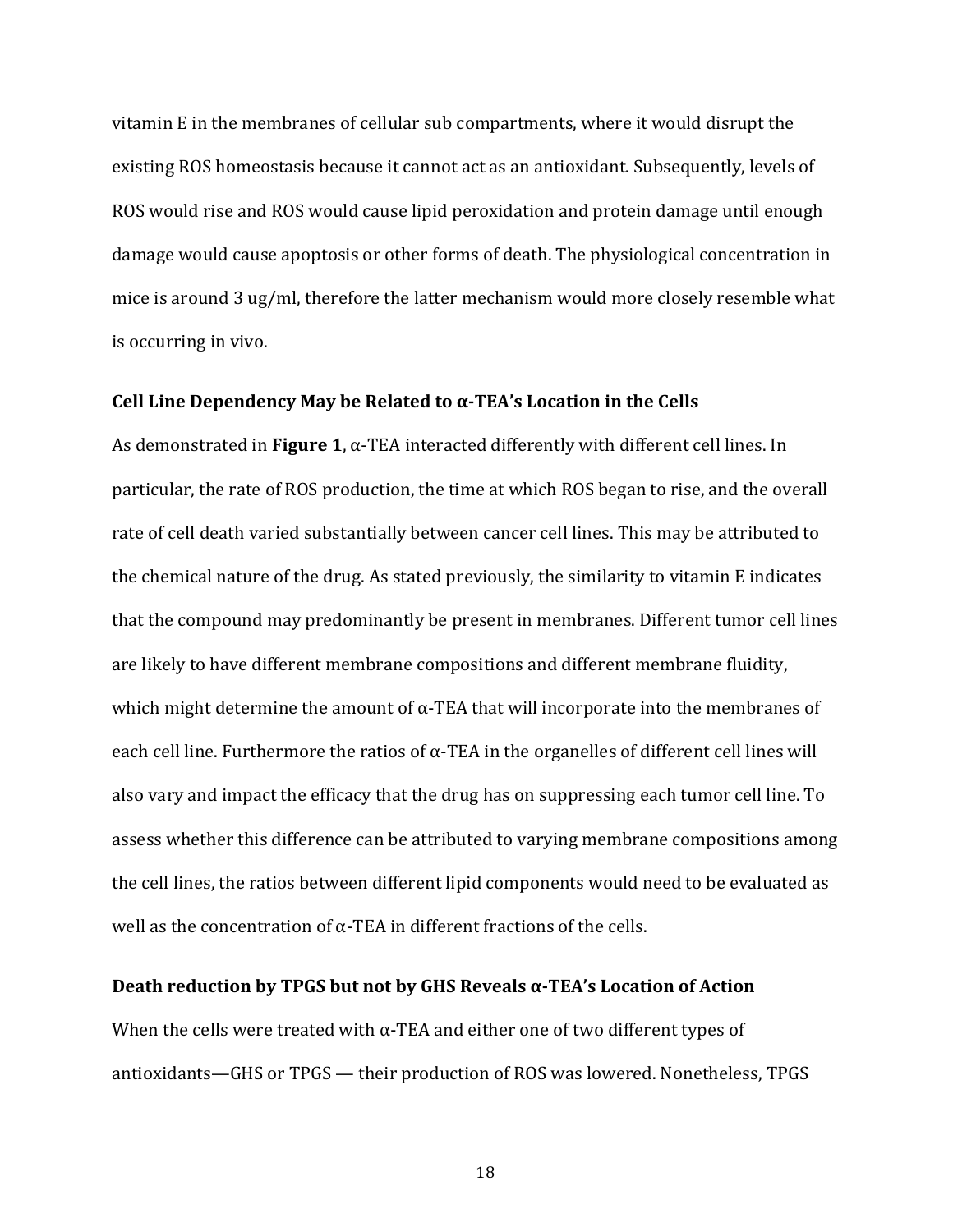reduced  $\alpha$ -TEA's ability to induce cell death, while GHS had no such effect on cell death. This surprising finding provides an important insight into where  $\alpha$ -TEA may be acting. TPGS is also a vitamin E analog that is much more water-soluble, yet retains antioxidant activity after it is cleaved by cellular esterases, causing it to deliver  $\alpha$ -tocopherol to the membranes. This compound is used as a vitamin E supplement and it is also utilized to facilitate the delivery of hydrophobic drugs to cells in the body through the plasma membrane. Thus, just like vitamin E, it would be found at its highest quantities in the microsomal, mitochondrial, and lysosomal fractions of lysed cells. The microsomal region is mostly formed by remnants of the rough endoplasmic reticulum (rER), smooth endoplasmic reticulum (sER) and cellular vesicles<sup>24</sup>. Therefore it is conceivable that TPGS and  $\alpha$ -TEA would accumulate at this location. It just happens that GHS is found ubiquitously throughout the cell, with the only exception being the lumen of the  $rER^{25}$ . While the presence of GSH throughout the cell would protect from the activity of ROS induced by  $\alpha$ -TEA, GSH would not be able to protect the cell from the damage that increased amounts of ROS induced by  $\alpha$ -TEA would cause in the rER. However, the chemical nature of TPGS allows it to reach the rER, where its anti-oxidative properties will protect cells from  $\alpha$ -TEA's oxidative damage. Previous studies have correlated ER stress to  $\alpha$ -TEA's mechanism of action<sup>26</sup>. So it is possible that  $\alpha$ -TEA induces rER stress through ROS that will eventually lead to cell death. In the absence of added  $GSH$ ,  $\alpha$ -TEA may still provoke oxidative stress in other organelles, predominantly, in the mitochondria. There the damage can compromise the mitochondrial membrane, lead to the release of cytochrome C and initiate the apoptotic pathway. If this pathway is inhibited, the MPTP pathway would still trigger the halt of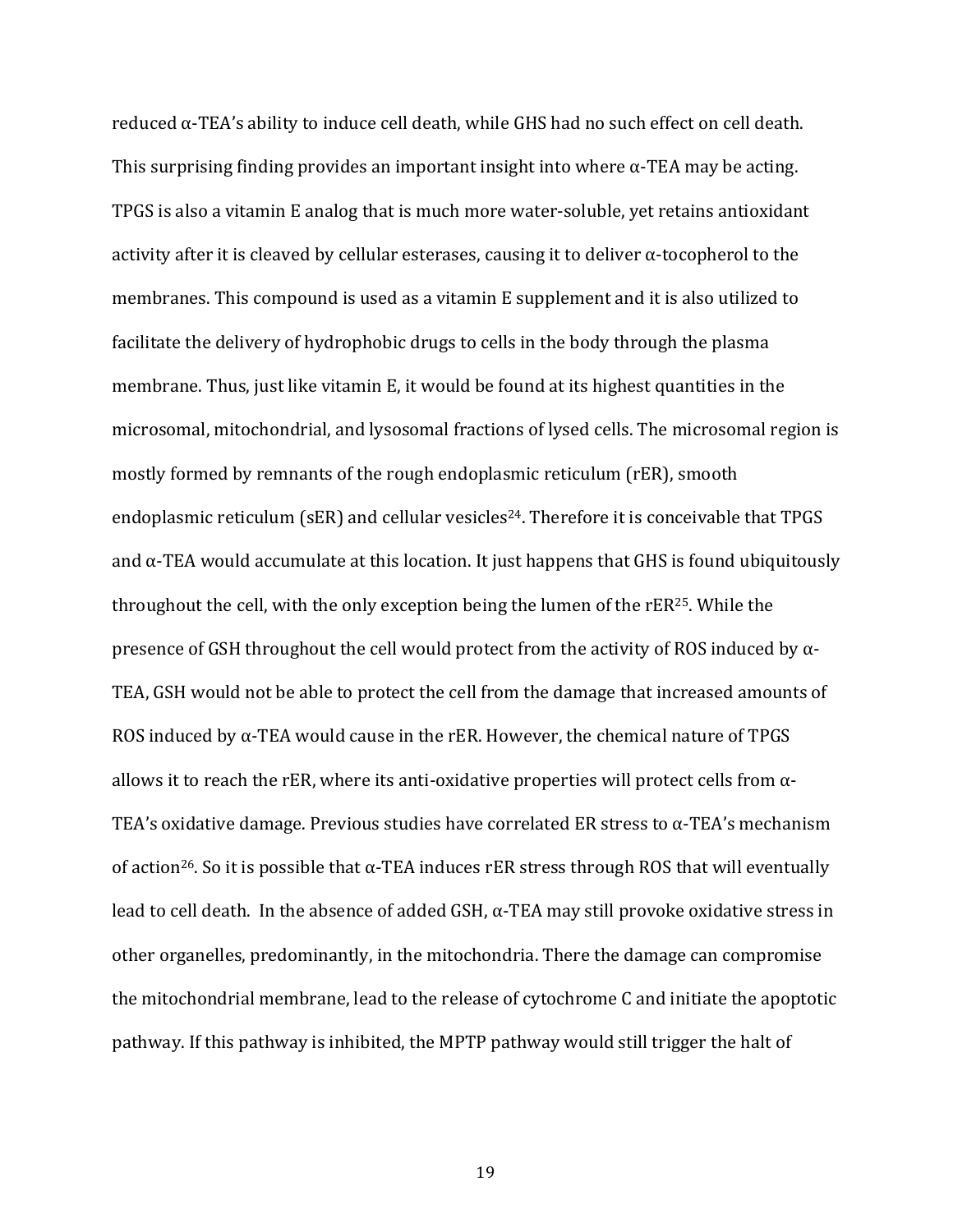glycolysis and the cells would thus perish, if this pathway isn't enough, then elevated levels of ROS may cause enough rER damage to put protein synthesis into a halt and kill the cells.

#### **α-TEA's Tumor Specificity in Relation to its Structure and the Production of ROS**

The existing body of evidence suggests that the location of  $\alpha$ -TEA within the cell plays an important role in how it works. But how does it specifically target tumor cells? This concept is not well understood, but it may be explained by the chemical properties of its analogue:  $\alpha$ -Tocopherol. Due to their uncontrolled proliferation, tumor cells will have a high demand for membrane lipids, and so they will receive a higher supply of them through delivery of Low Density Lipoproteins (LDL) and High Density Lipoproteins (HDL). Vitamin E can be found in lipoproteins and  $\alpha$ -TEA will likely be located there too. In this way  $\alpha$ -TEA will be administered preferentially to tumor cells and they will accumulate a higher amount of  $\alpha$ -TEA than non-cancerous tissue.

Cancerous cells will be more vulnerable to the production of ROS by  $\alpha$ -TEA than normal somatic cells because they are more likely to have a more delicate ROS homeostasis<sup>13</sup>. In this way, while ROS has the capability of significantly lowering the number of tumor cells, it may have a reduced impact on non-cancerous cells.

The combination of vulnerability to ROS with cellular targeting may better explain the specificity that  $\alpha$ -TEA and other similar compounds may have to tumor cells.

#### **α-TEA's Capabilities of Inducing Immunogenic Cell Death**

While there is compelling evidence suggesting that  $\alpha$ -TEA has immunogenic properties in  $4T1$  cells in vitro<sup>8</sup>, it doesn't appear to involve changes to the direct interaction with lymphocytes via the overexpression of either MHC complex. Furthermore the secretion of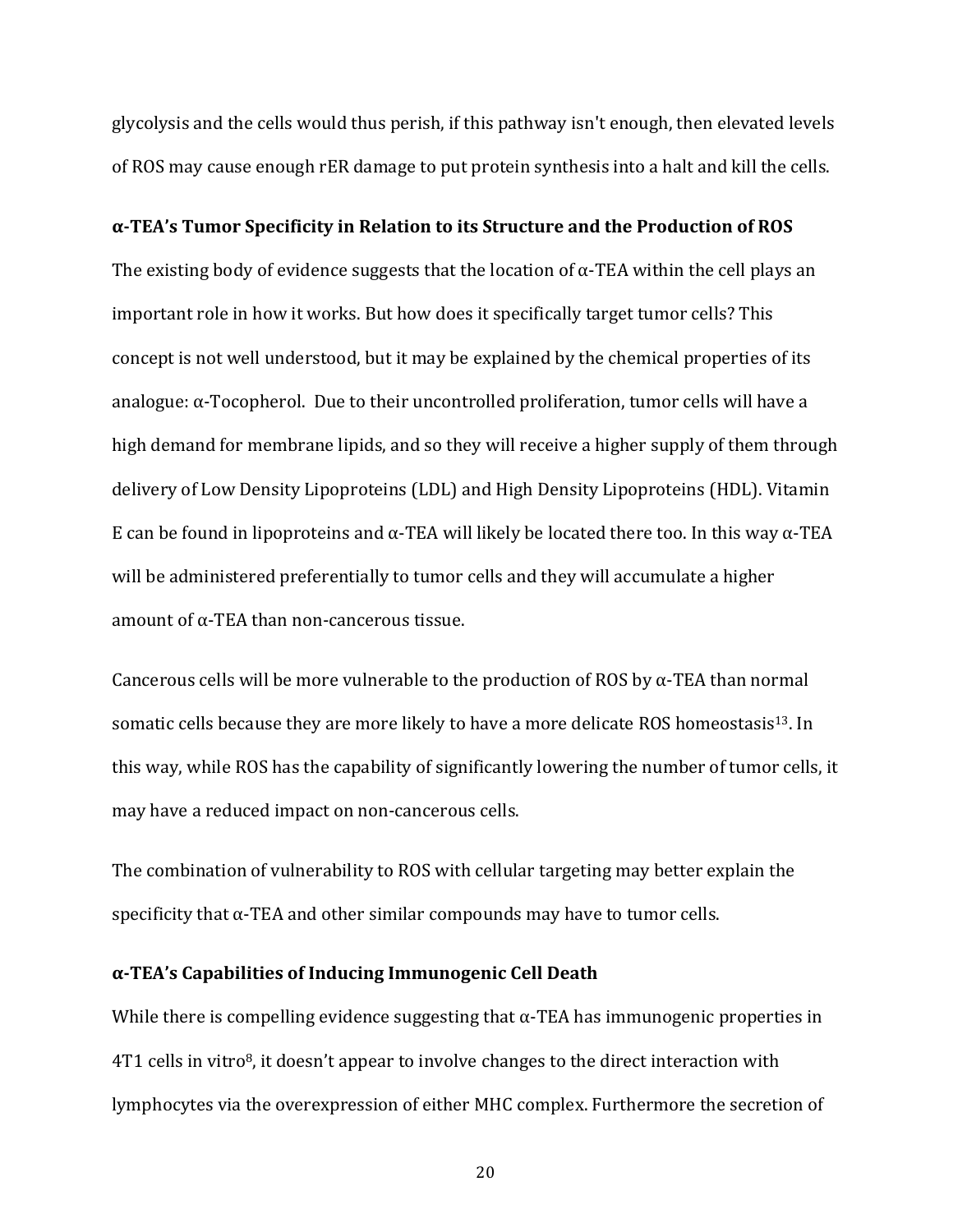intracellular proteins does not play a role in  $\alpha$ -TEA's method of inducing an immunogenic response after cell death in 4T1 cells. In TUBO cells, the case is very similar, TUBO cells did have a statistically significantly higher expression of calreticulin and Grp 94, however, because the signal level for these markers is so low in this assay, it is questionable whether the spike in the expression of both of these proteins would have any biological significance. Therefore, it appears unlikely that these observations are sufficient to account for the overall impact of  $\alpha$ -TEA on anti-tumor immunity (**Figure 3**). The pathway that is more likely to predominate across different cell lines is one that involves the phosphorylation of TBK-1. The western blot analysis reported in **Figure 3** indicates that  $\alpha$ -TEA caused the phosphorylation of TBK-1 in 4T1 cells. In other experiments (data not shown) we observed pTBK-1 expression in TRAMPC-1 prostate cancer cells, and in a Squamous Cell Carcinoma cell line (SCCVII) that does not produce the STING protein, only when the cells were transfected with the STING gene. The observations strongly suggest that the STING pathway may be activated by  $\alpha$ -TEA. If this is the case, then treatment of tumor cells with  $\alpha$ -TEA may culminate with the secretion of type I interferons and eventually the stimulation of the immune system and tumor suppression.

Characterizing the relationship between the induction of ROS and the effect of  $\alpha$ -TEA on the immunogenicity of tumors will require additional research beyond the scope of this project. Further investigation is required to see whether there is a relationship between ROS and phosphorylation of TBK-1, and whether the presence of pTBK-1 can be attributed to the activation of the STING pathway. It remains a possibility that mitochondrial DNA reaches the cytoplasm after ROS damage causes the mitochondrial membranes to rupture. Subsequently the DNA would be detected by STING, which would initiate the pathway. Yet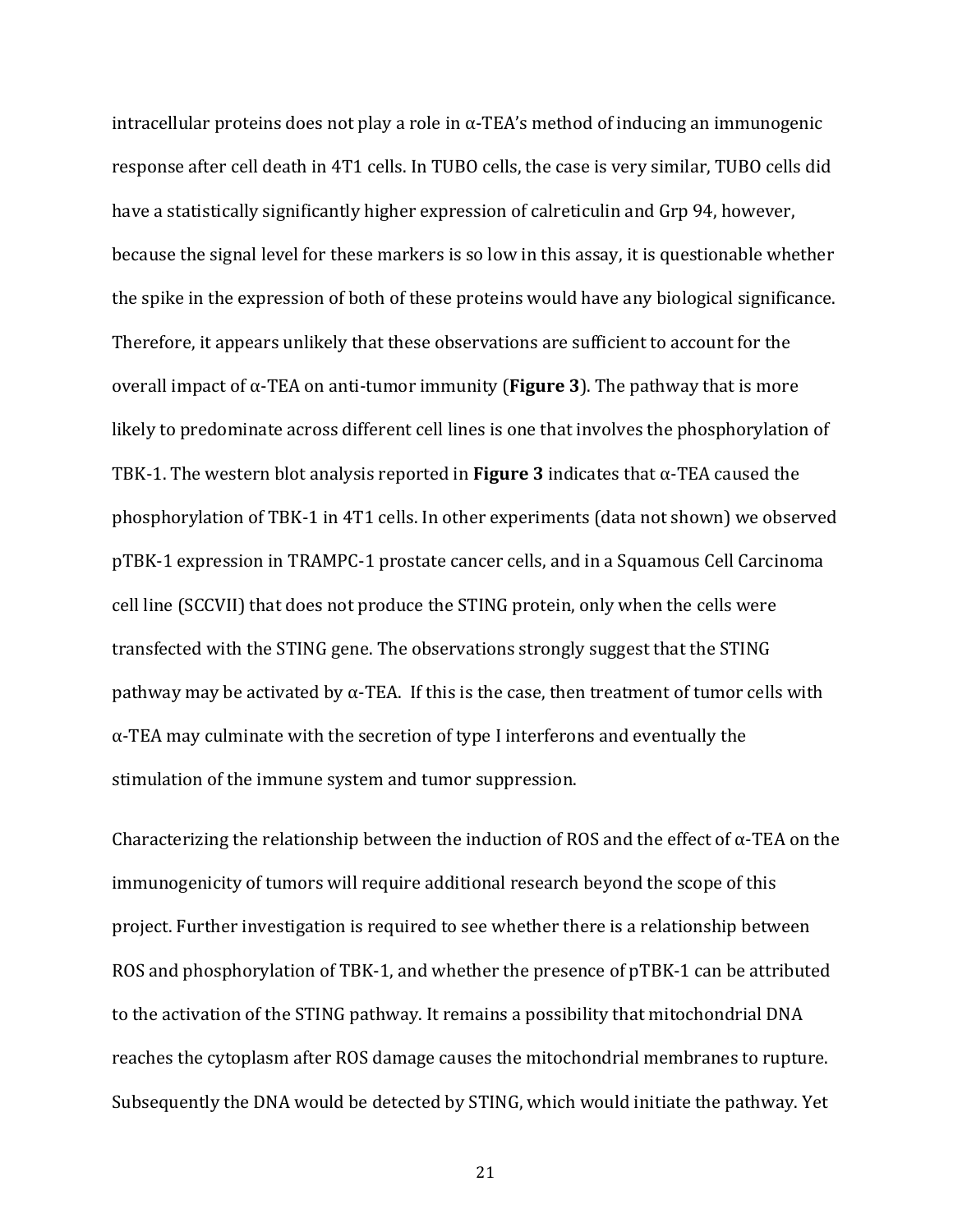there are additional possibilities since STING is also found in the ER, which is an organelle where  $\alpha$ -TEA appears to have a direct impact<sup>27</sup>. ROS produced by  $\alpha$ -TEA in the rER could directly interact with STING, or an oxidized product in the rER could interact with STING after it reacts with ROS.

## **Acknowledgements**

I would like to thank Dr. William Redmond, Dr. Ann Marie Fallon and Dr. Michael McNamara for their advice and guidance. I would also like to thank the staff of the Redmond Lab at the EACRI for their support and for providing assistance during the experiments.

## **References**

1. Kline, K., Lawson, K. A., Yu, W. & Sanders, B. G. Vitamin E and breast cancer prevention: current status and future potential. *J. Mammary Gland Biol. Neoplasia* 8, 91– 102 (2003).

2. Sabharwal, S. S. & Schumacker, P. T. Mitochondrial ROS in cancer: initiators, amplifiers or an Achilles' heel? *Nat. Rev. Cancer* **14,** 709–721 (2014).

3. Constantinou, C., Papas, A. & Constantinou, A. I. Vitamin E and cancer: An insight into the anticancer activities of vitamin E isomers and analogs: Anticancer Activities of Vitamin E Isomers and Analogs. *Int. J. Cancer* **123,** 739–752 (2008).

4. Klein, E. A. *et al.* Vitamin E and the Risk of Prostate Cancer: The Selenium and Vitamin E Cancer Prevention Trial (SELECT). *JAMA* 306, 1549 (2011).

5. Lawson, K. A. *et al.* Comparison of vitamin E derivatives alpha-TEA and VES in reduction of mouse mammary tumor burden and metastasis. *Exp. Biol. Med. Maywood NJ* **229,** 954–963 (2004).

6. Hahn, T. *et al.* Dietary administration of the proapoptotic vitamin E analogue alphatocopheryloxyacetic acid inhibits metastatic murine breast cancer. *Cancer Res.* 66, 9374– 9378 (2006).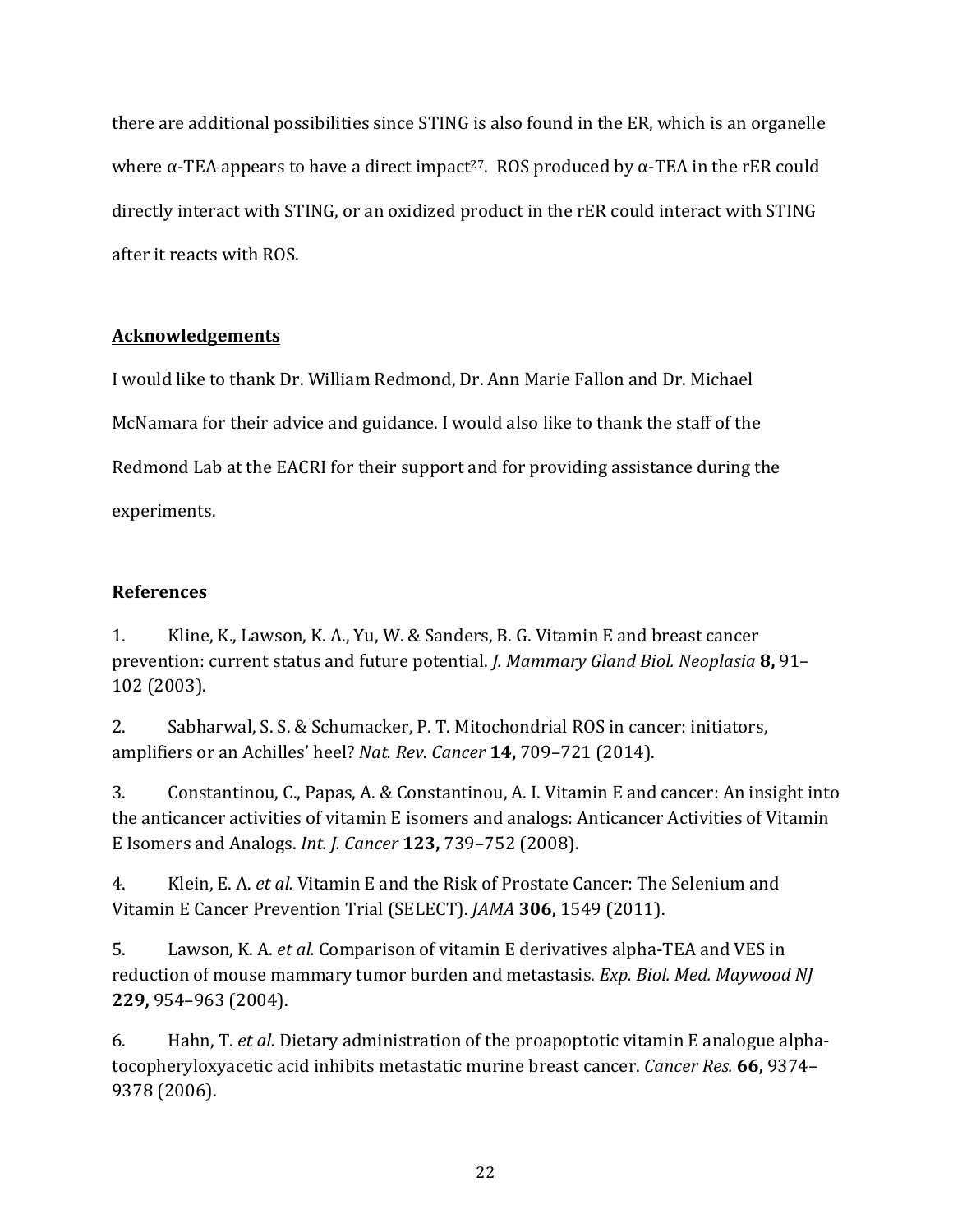7. Hahn, T., Fried, K., Hurley, L. H. & Akporiaye, E. T. Orally active alphatocopheryloxyacetic acid suppresses tumor growth and multiplicity of spontaneous murine breast cancer. *Mol. Cancer Ther.* **8,** 1570–1578 (2009).

8. Hahn, T., Jagadish, B., Mash, E. A., Garrison, K. & Akporiaye, E. T.  $\alpha$ -Tocopheryloxyacetic acid: a novel chemotherapeutic that stimulates the antitumor immune response. *Breast Cancer Res.* **13,** R4 (2011).

9. Li, Y. *et al.* The Vitamin E Analogue -TEA Stimulates Tumor Autophagy and Enhances Antigen Cross-Presentation. *Cancer Res.* **72,** 3535–3545 (2012).

10. Lawson, K. A. *et al.* Novel vitamin E analogue decreases syngeneic mouse mammary tumor burden and reduces lung metastasis. *Mol. Cancer Ther.* **2**, 437–444 (2003).

11. Li, Y. *et al.* Cross-presentation of tumor associated antigens through tumor-derived autophagosomes. *Autophagy* **5,** 576–577 (2009).

12. Simon, H. U., Haj-Yehia, A. & Levi-Schaffer, F. Role of reactive oxygen species (ROS) in apoptosis induction. *Apoptosis Int. J. Program. Cell Death* **5,** 415-418 (2000).

13. Cairns, R. A., Harris, I. S. & Mak, T. W. Regulation of cancer cell metabolism. *Nat. Rev. Cancer* **11,** 85–95 (2011).

14. Youk, H.-J. *et al.* Enhanced anticancer efficacy of alpha-tocopheryl succinate by conjugation with polyethylene glycol. *J. Control. Release Off. J. Control. Release Soc.* **107,** 43– 52 (2005).

15. Tesniere, A. *et al.* Molecular characteristics of immunogenic cancer cell death. *Cell Death Differ.* **15,** 3–12 (2008).

16. Kroemer, G., Galluzzi, L., Kepp, O. & Zitvogel, L. Immunogenic Cell Death in Cancer Therapy. *Annu. Rev. Immunol.* **31,** 51–72 (2013).

17. Ishikawa, H., Ma, Z. & Barber, G. N. STING regulates intracellular DNA-mediated, type I interferon-dependent innate immunity. *Nature* 461, 788–792 (2009).

18. Baird, J. R. *et al.* Intratumoral injection of STING ligand promotes abscopal effect. *J. Immunother. Cancer* **2,** P158 (2014).

19. Yan, A., Von Dem Bussche, A., Kane, A. B. & Hurt, R. H. Tocopheryl Polyethylene Glycol Succinate as a Safe, Antioxidant Surfactant for Processing Carbon Nanotubes and Fullerenes. *Carbon* **45,** 2463–2470 (2007).